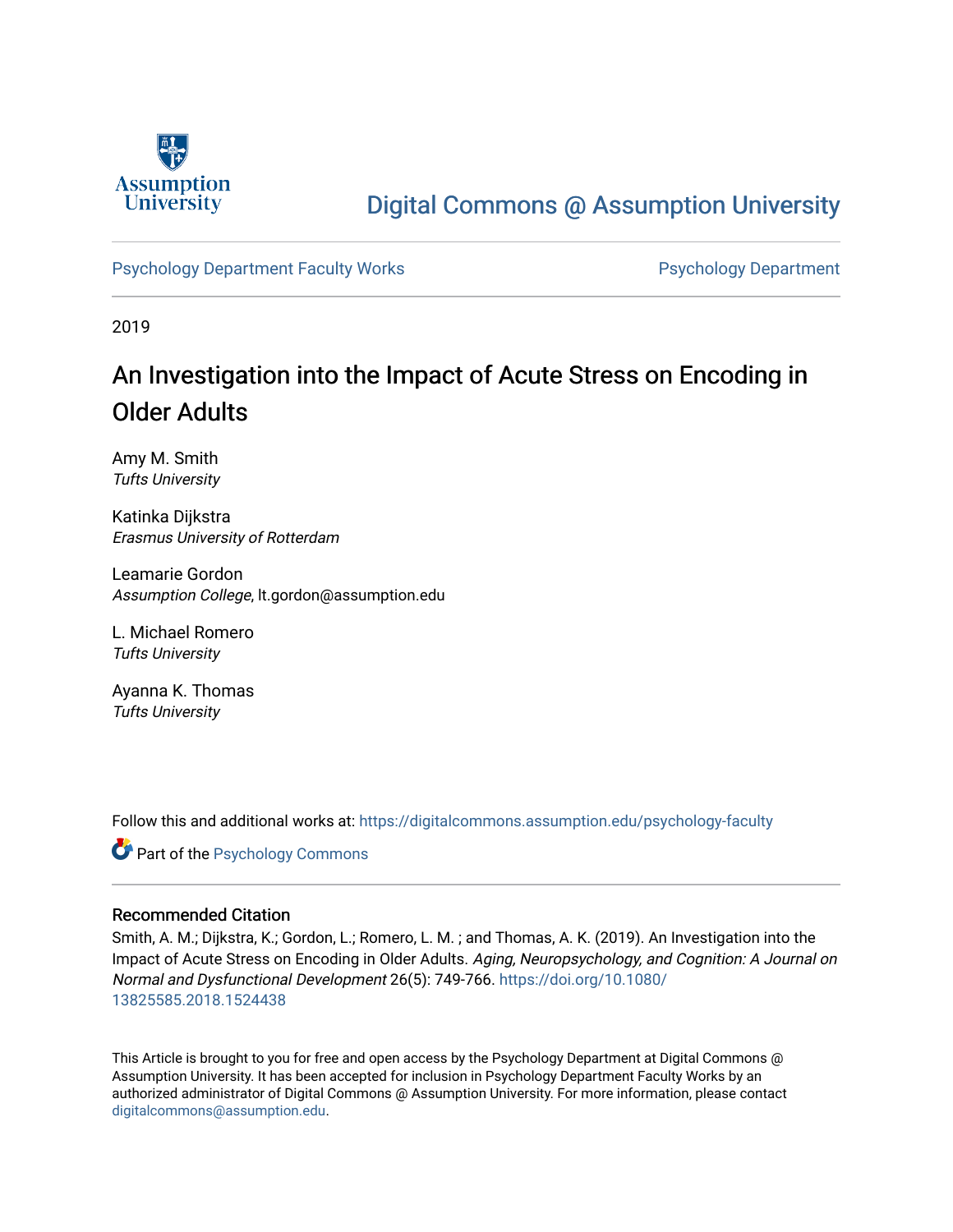An Investigation into the Impact of Acute Stress on Encoding in Older Adults

Amy M. Smith<sup>a</sup>, Katinka Dijkstra<sup>b</sup>, Leamarie T. Gordon<sup>c</sup>, L. Michael Romero<sup>a</sup>, & Ayanna K. Thomas<sup>a</sup>

a Tufts University, 419 Boston Ave, Medford, MA 02155

<sup>b</sup>Erasmus University Rotterdam, Burgemeester Oudlaan 50, 3062 PA Rotterdam, Netherlands

c Assumption College, 500 Salisbury St, Worcester, MA 01609

Correspondence concerning this article should be directed to

Amy M. Smith, amy.smith@tufts.edu

Tufts University, 200 Boston Avenue, Suite 3000

Medford, MA 02155

Author note: The authors declare no conflicts of interest.

Funding: This research was supported by a Tufts Collaborates! grant and Faculty Research

Award awarded to Ayanna K. Thomas from Tufts University, Medford, MA.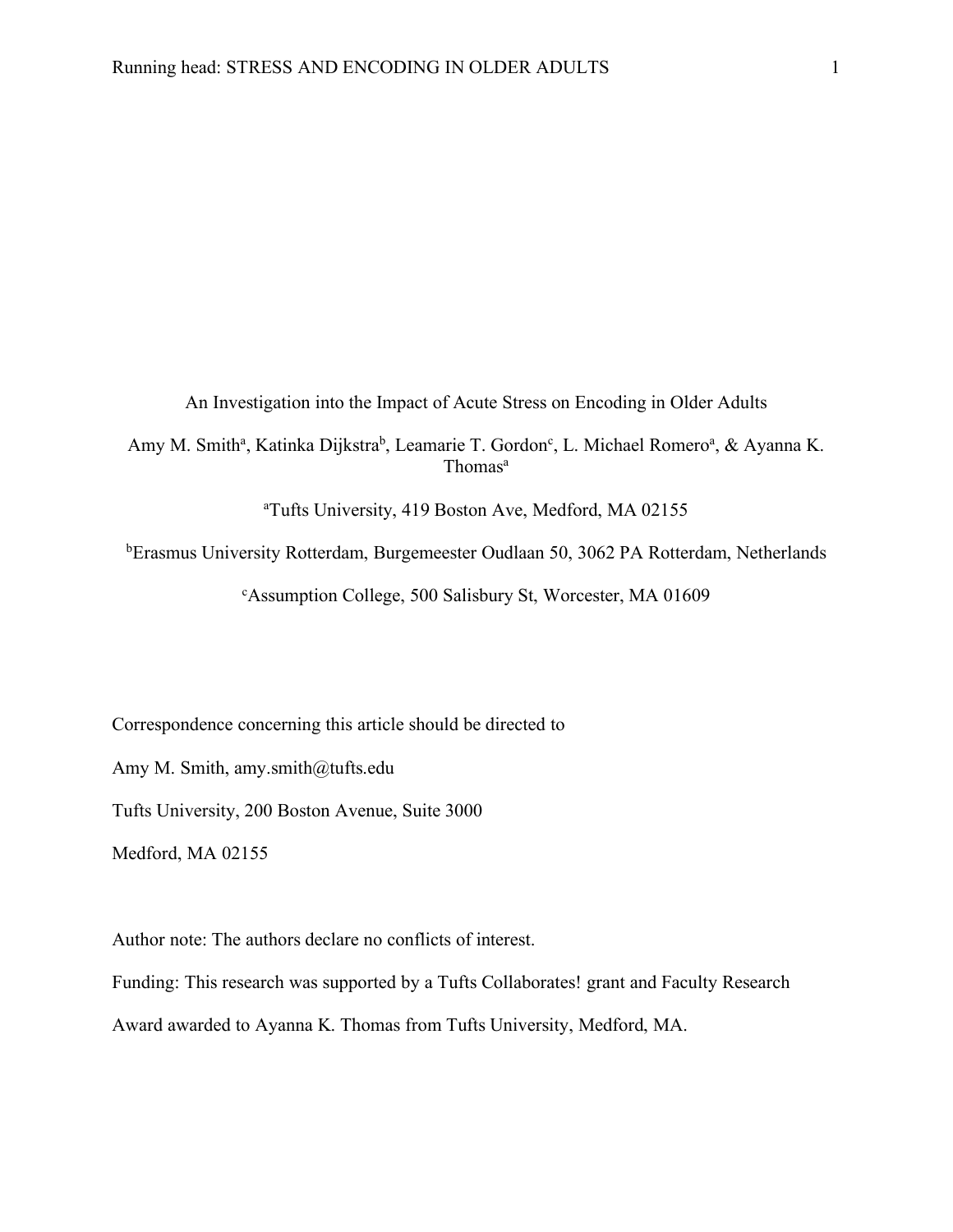#### **Abstract**

Instances of acute psychological stress are a common occurrence in the daily lives of both young and older adults. Though a wealth of research has examined the influence of psychological stress on how young adults learn new information, the present study is the first to directly examine these effects in older adults. Fifty older adults (*M* age = 71.9) were subjected to either stress induction or a control task prior to learning two types of information: a short video depicting criminal activity, and a series of pictures. Twenty-four hr later, they were exposed to misleading information about the video and then completed memory tests for the video and pictures. Pre- and post-stress measures of heart rate and cortisol suggest that a physiological stress response was successfully induced. Though pre-encoding stress had a minimal impact on memory for the video and pictures, stress did influence errors of omission on the cued recall test for the video. Findings are discussed in the context of previous research examining the effects of stress on memory in older adults.

Keywords: *stress, aging, older adults, eyewitness memory, misinformation paradigm*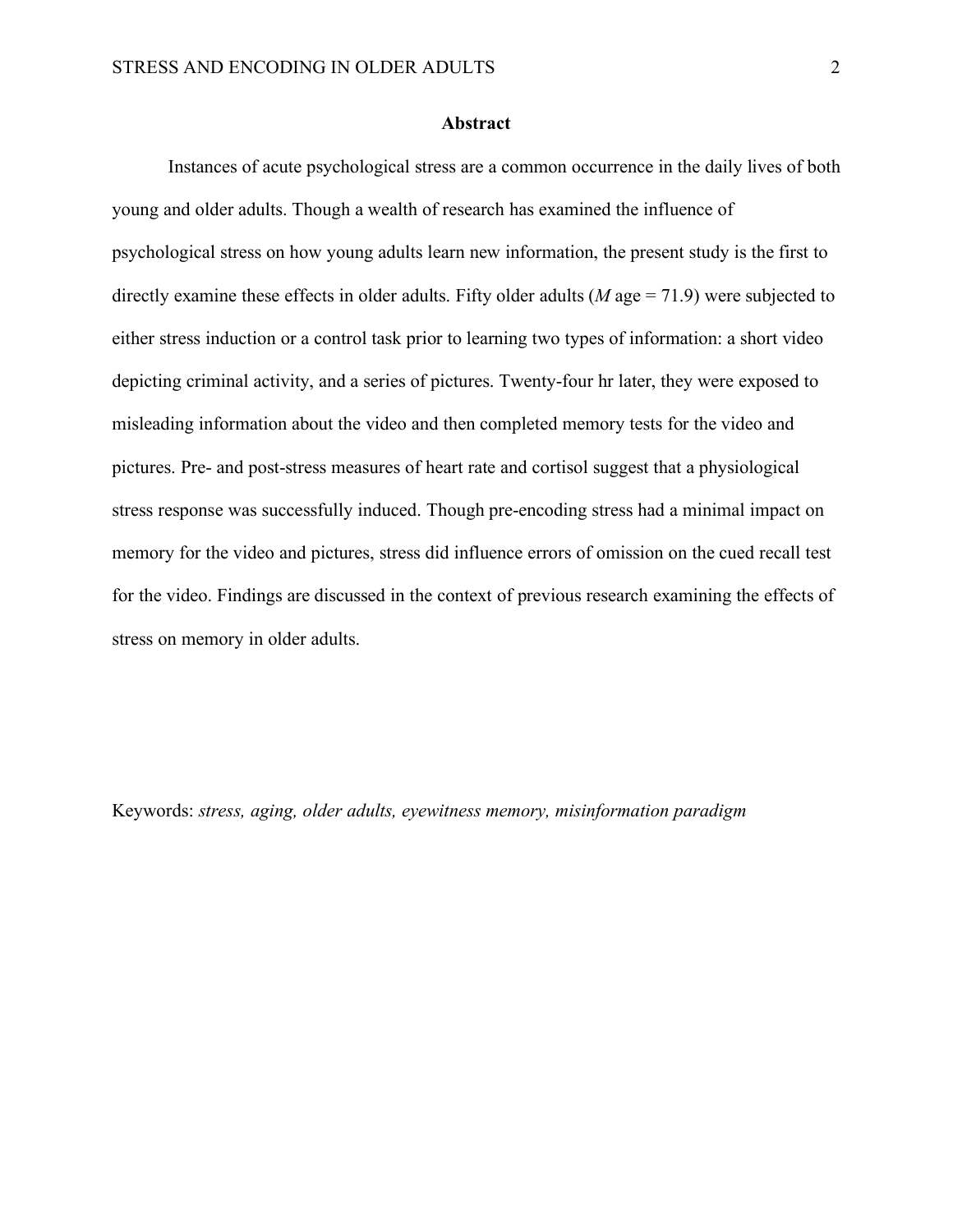#### **Introduction**

Research into how acute stress impacts learning and memory in older adults is limited. Whereas cognitive aging researchers have developed strong models to predict memory changes across the lifespan, it remains unclear how acute stress may influence well-established patterns of age-related memory decline. In the present study, we examined the ways in which stress influences how older adults learn new information. We explored the effects of acute psychological stress on encoding in older adults in the context of two different memory tasks: an eyewitness-memory task and a memory-for pictures task.

Though few studies have examined the influence of stress on encoding in older adults, several studies have been conducted with young adult participants (see Shields, Sazma, McCullough, & Yonelinas, 2017). Across these experiments, mixed results have been found. Studies have reported either detrimental effects of pre-encoding stress on young adults' memory (e.g., Maheu, Collicutt, Kornik, Moszkowski, & Lupien, 2005; Payne et al., 2007; Quaedflieg, Schwabe, Meyer, & Smeets, 2013; Zoladz et al., 2012), null effects (e.g., Domes, Heinrichs, Rimmele, Reichwald, & Hautzinger, 2004; Hidalgo et al., 2012; Smeets, Otgaar, Candel, & Wolf, 2008), or positive effects (e.g., Cornelisse, van Stegeren, & Joëls, 2011; Payne et al., 2007; Schwabe, Bohringer, Chatterjee, & Schachinger, 2008). A recent meta-analysis revealed two potential moderators of the effects of stress on encoding: the relevance of the to-be-remembered stimuli to the source of stress, and the temporal proximity of the stressor relative to the onset of encoding (Shields et al., 2017). That is, stimuli that are related to the stressor are likely to be well-learned in the context of stress. For example, participants who gave a videotaped speech in front of a panel of stern judges showed better memory for the judges' faces than a non-stressed control group, but similar memory for objects in the periphery of the room (Wiemers, Sauvage,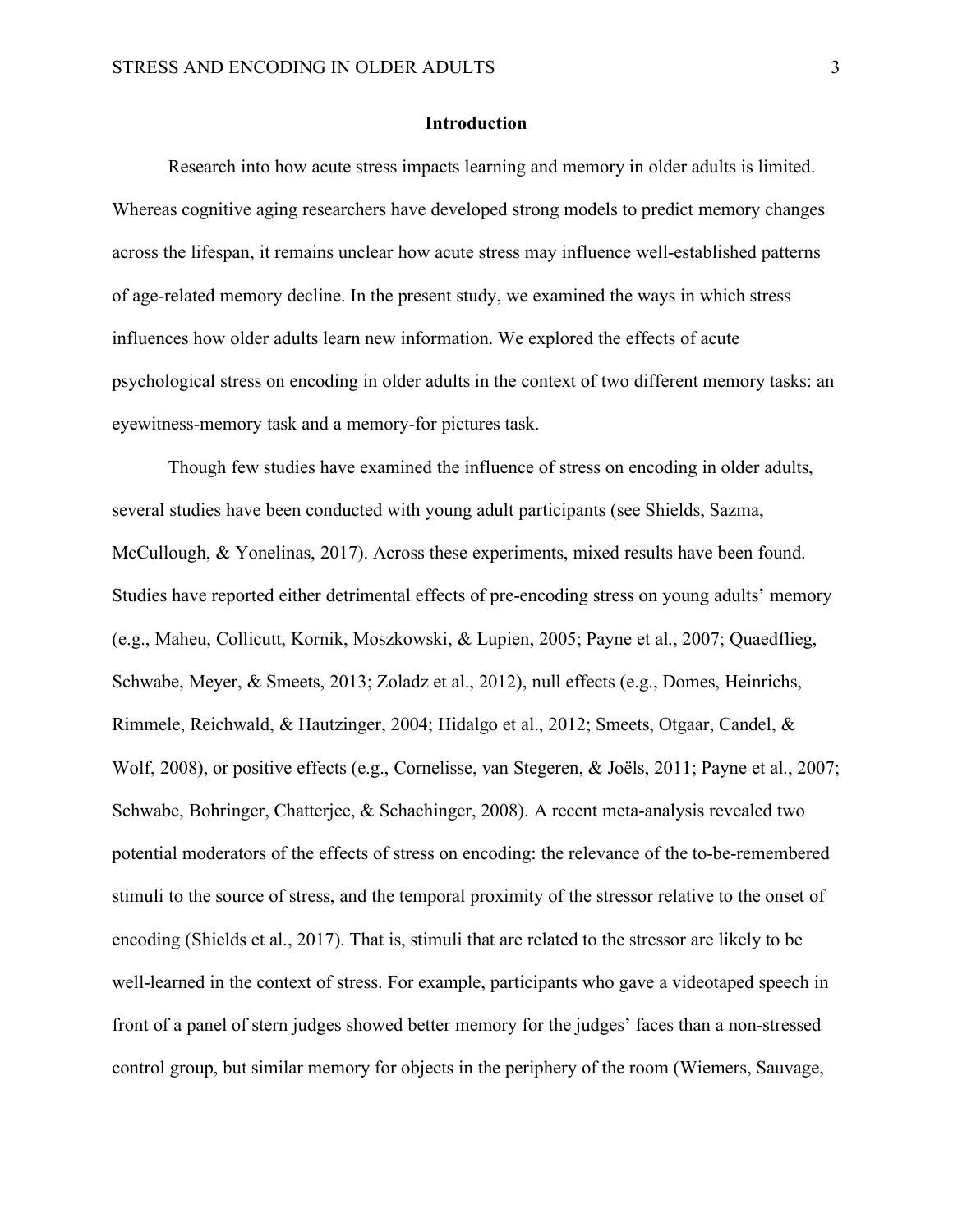Schoofs, Hamacher-Dang, & Wolf, 2013). Further, encoding may be enhanced during a brief interval (< 10 min) after the onset of stress during sympathetic arousal, but impaired when it occurs several min  $(> 22 \text{ min})$  post-stress when cortisol levels peak in response to the stressor (Shields et al., 2017).

Far fewer studies have examined the influence of stress on encoding in older adults. In the only studies that have been conducted, researchers induced stress prior to a learning task that was immediately followed by retrieval (Bohnen, Houx, Nicolson, & Jolles, 1990; Domes, Heinrichs, Reichwald, & Hautzinger, 2002; Hidalgo, Almela, Villada, & Salvador, 2014; Wolf, Kudielka, Hellhammer, Hellhammer, & Kirschbaum, 1998). Two experiments reported detrimental effects of pre-encoding stress on recall (Hidalgo et al., 2014; Wolf et al., 1998), and two found null effects (Bohnen et al., 1990; Domes et al., 2002). However, any effects of stress on memory performance in these studies cannot be attributed to the specific influence of stress on encoding. Because stress continues to influence cognition for up to 90 min after induction (Gagnon & Wagner, 2016), both encoding and retrieval occurred in the context of a stress response in these previous experiments. Thus, there has been no research to date that has investigated the effects of stress on encoding in a paradigm that decouples encoding and retrieval. Further, the prior studies used verbal learning paradigms and therefore the influence of stress on the encoding of a more complex event is yet to be determined.

To examine the influence of stress on the learning of a complex event, in addition to a standard image-learning paradigm, we used the misinformation paradigm (Loftus, Miller, & Burns, 1974). In typical misinformation experiments, participants witness an event and after a delay are exposed to misleading post-event information, typically in the form of a written synopsis of the event. After misinformation presentation, memory for the original event is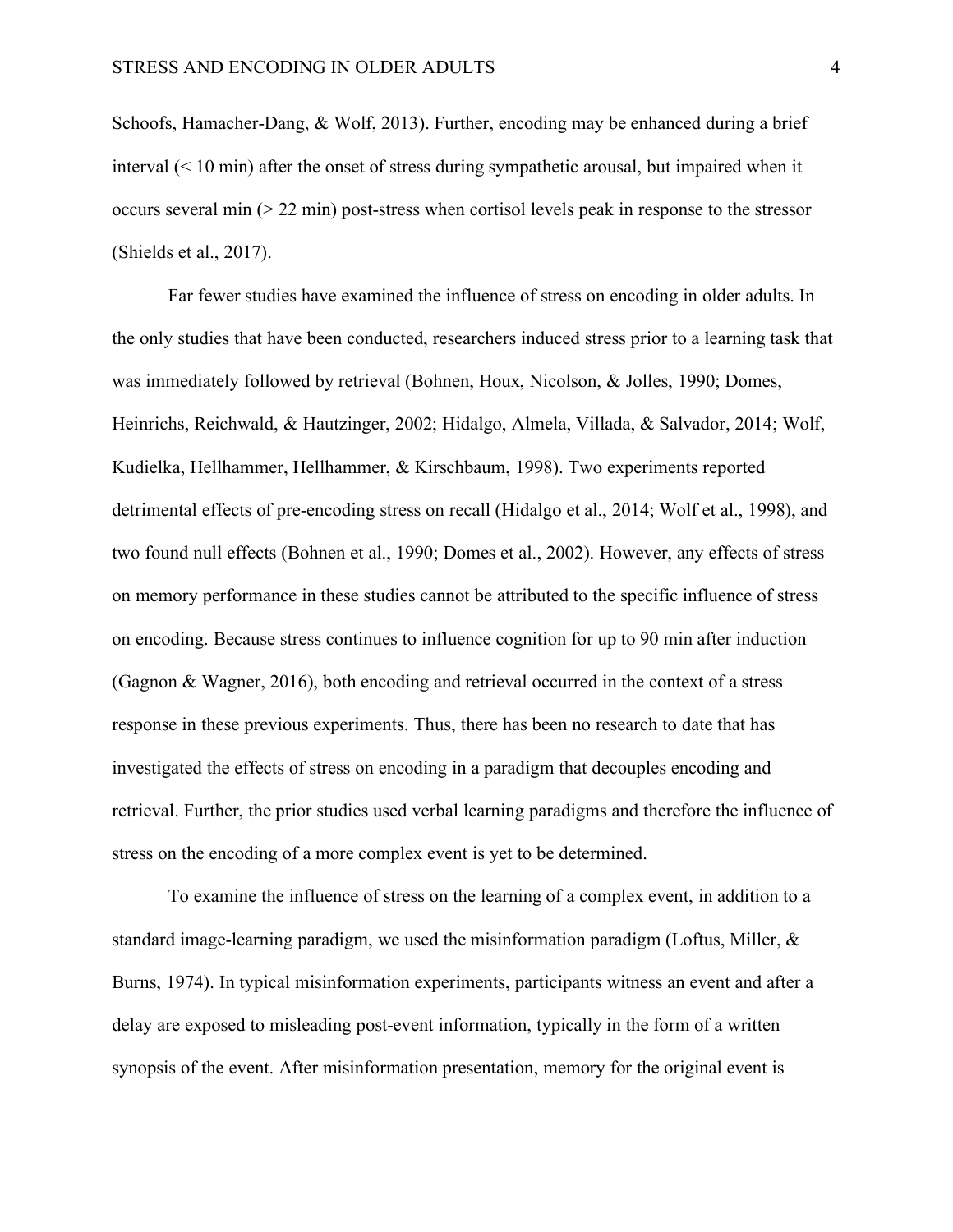#### STRESS AND ENCODING IN OLDER ADULTS 5

assessed. Many prior studies have pitted young adult performance against older adult performance in both picture-learning paradigms and the misinformation paradigm. In standard picture-learning and verbal-learning paradigms, older adults generally perform similarly to young adults on recognition tests but remember fewer items on tests of free recall (see Craik, 1994). In the misinformation paradigm, older adults are typically more susceptible to post-event misleading information than young adults (Auslander, Thomas, & Gutchess, 2017; Bulevich & Thomas, 2012; Cohen & Faulkner, 1989; Coxon & Valentine, 1997; Karpel, Hoyer, & Toglia, 2001; Mitchell, Johnson, & Mather, 2003; Roediger & Geraci, 2007). That is, after misleading information has been presented, older adults are less likely to correctly remember details from the witnessed event and more likely to produce or accept misinformation on a final test of memory. Because robust norms regarding age-related changes in memory have already been established, the present research focused solely on the older adult population and how stressed older adults might encode information differently than their non-stressed peers.

Predictions regarding the effects of stress on encoding in older adults can be largely based on the influence of the physiological stress response on neural processing. Psychological stress activates the sympathetic-adrenal-medullary (SAM) axis, prompting the surge of catecholamines that characterizes the fight-or-flight response, and the hypothalamic-pituitaryadrenal (HPA) axis, resulting in the gradual secretion of the stress hormone cortisol. Whereas the SAM axis response occurs immediately post-stress, the HPA axis response takes 20-30 min to yield peak post-stress cortisol levels (Kirschbaum, Pirke, & Hellhammer, 1993). Due to their high density of glucocorticoid (i.e., cortisol) receptors, learning-related brain regions such as the hippocampus (Diamond et al., 2006) and pre-frontal cortex (PFC) (Gärtner, Rohde-Liebenau, Grimm, & Bajbouj, 2014; Maroun & Richter-Levin, 2003; Qin et al., 2009) experience impaired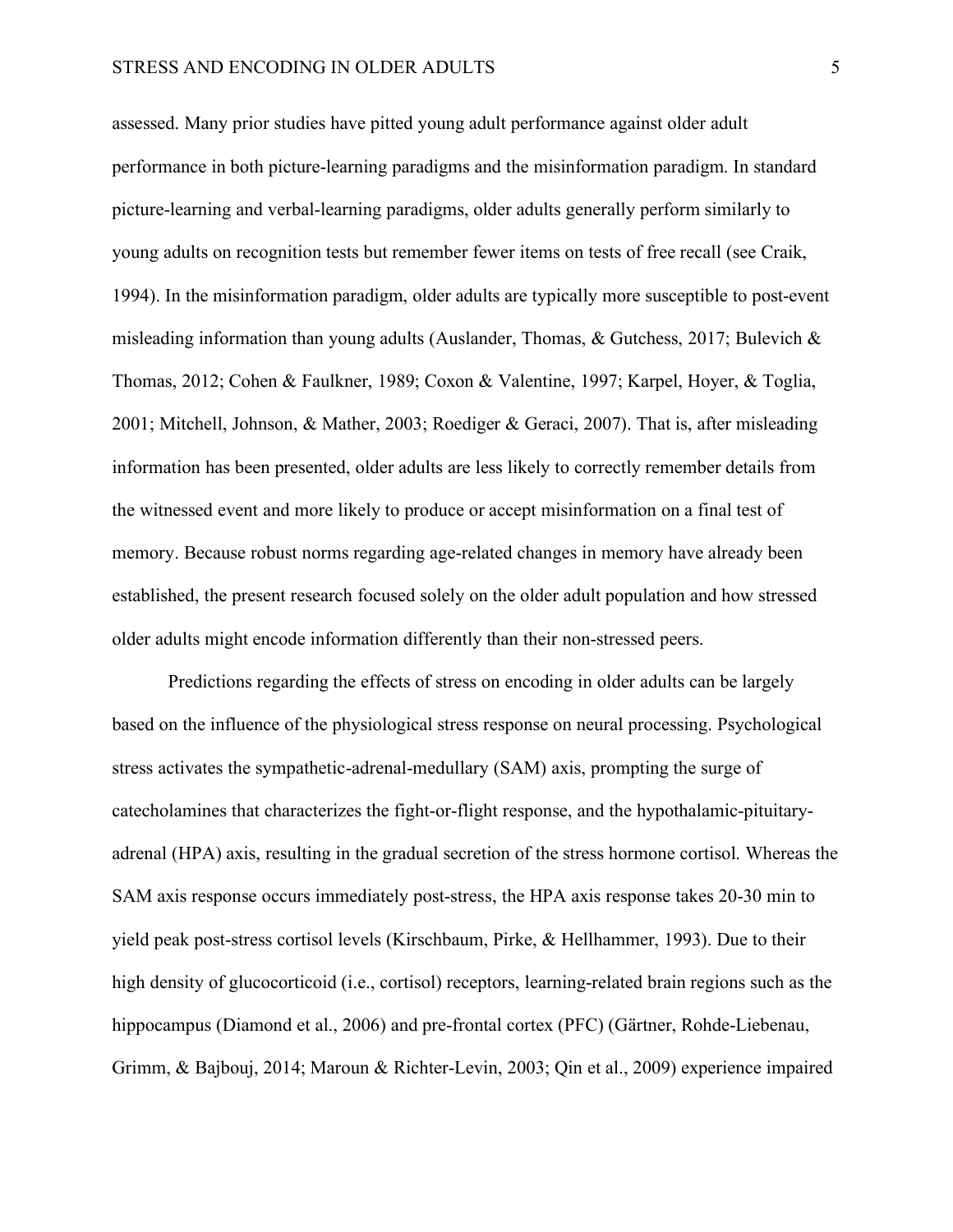processing when cortisol levels are elevated in response to stress. Thus, older adults who experience pre-encoding stress may be predicted to demonstrate poorer memory performance than their non-stressed counterparts.

However, neural and behavioral evidence from studies conducted with older adults supports a null hypothesis regarding the effects of pre-encoding stress on older adults' memory performance. In the majority of studies that examined the effects of stress on any phase of memory in older adults, stress had no impact. These null results were not due to an inadequate cortisol response to stress induction (e.g., Hidalgo et al., 2015; Pulopulos et al., 2013; Wolf et al., 1998). Rather, they have been attributed to neural changes associated with aging (see Pulopulos et al., 2013). In particular, reductions in the density and sensitivity of glucocorticoid receptors in the hippocampus and PFC may leave the older adult brain less sensitive to stress-related cortisol increases (Bhatnagar et al., 1997; Heffelfinger & Newcomer, 2001; Mizoguchi et al., 2009; Newcomer, Selke, Kelly, Paras, & Craft, 1995). Additionally, older adults show reduced communication between the amygdala and hippocampus (St. Jacques, Dolcos, & Cabeza, 2009), a pathway for which increased activity is associated with stress-related memory changes in young adults (Roozendaal, McEwen, & Chattarji, 2009).

In the present experiment, we aimed to isolate the effects of acute psychological stress on the encoding phase of memory in older adults. It should be noted that stress induced before encoding incidentally influences the early consolidation of memories, and so a pure isolation of stress at encoding was not methodologically possible. In the first study of this nature, we induced stress prior to the learning phase and tested memory 24 hr later. Further, we examined these effects in the context of two memory paradigms: an image-learning paradigm and the misinformation paradigm. To that end, older adult participants underwent the stress-induction or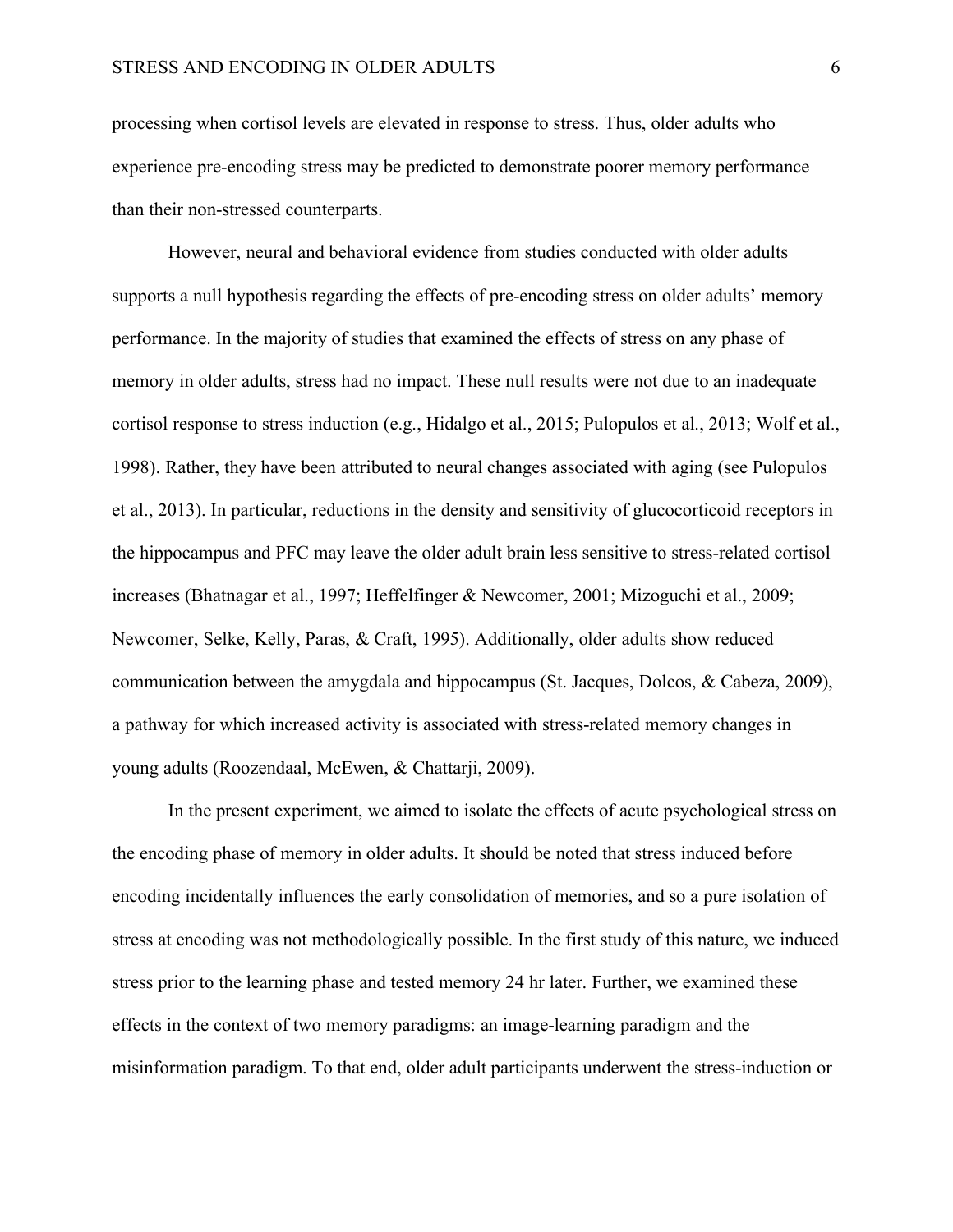control protocol associated with the Trier Social Stress Test (TSST; Kirschbaum et al., 1993) prior to learning a series of images and watching a video depicting a crime. A day later, participants were exposed to misleading information about the video, and then completed memory tests for the images and events depicted in the video. Due to the lack of previous research on the topic, we considered this experiment exploratory. However, considering the null effects reported across previous studies examining stress and cognition in older adults, we anticipated that stress would similarly have little impact on encoding.

#### **Method**

#### **Participants**

Fifty older adults participated in the experiment. Participants were selected from a preestablished participation pool maintained by the Cognitive Aging and Memory Laboratory at Tufts University and were paid \$40 for their participation ( $M_{\text{age}} = 71.90$ ,  $SD_{\text{age}} = 5.99$ , age range = 58-86, Female = 35). To be a member of the participant pool, older adults were prescreened for psychological and neurological health issues. Participants were excluded from the pool if they indicated that they were currently taking antidepressants, drugs with anticholinergic properties, benzodiazepines, opiates, and/or anticonvulsants. Participants were instructed to avoid eating, drinking, or taking medicine in the 1 hr prior to each experimental session. Participants were further told to refrain from consuming caffeine on each day of the experiment.

Twenty-five older adults were randomly assigned to the no-stress control group and 25 older adults were randomly assigned to the stress group. Random assignment was conducted by running a given participant through whichever condition (stress or control) was not run in the prior session. All participants completed the Vocabulary Subtest of the Shipley Institute of Living Scale 2 (Shipley, 1946), which serves as a measure of older adults' verbal abilities. The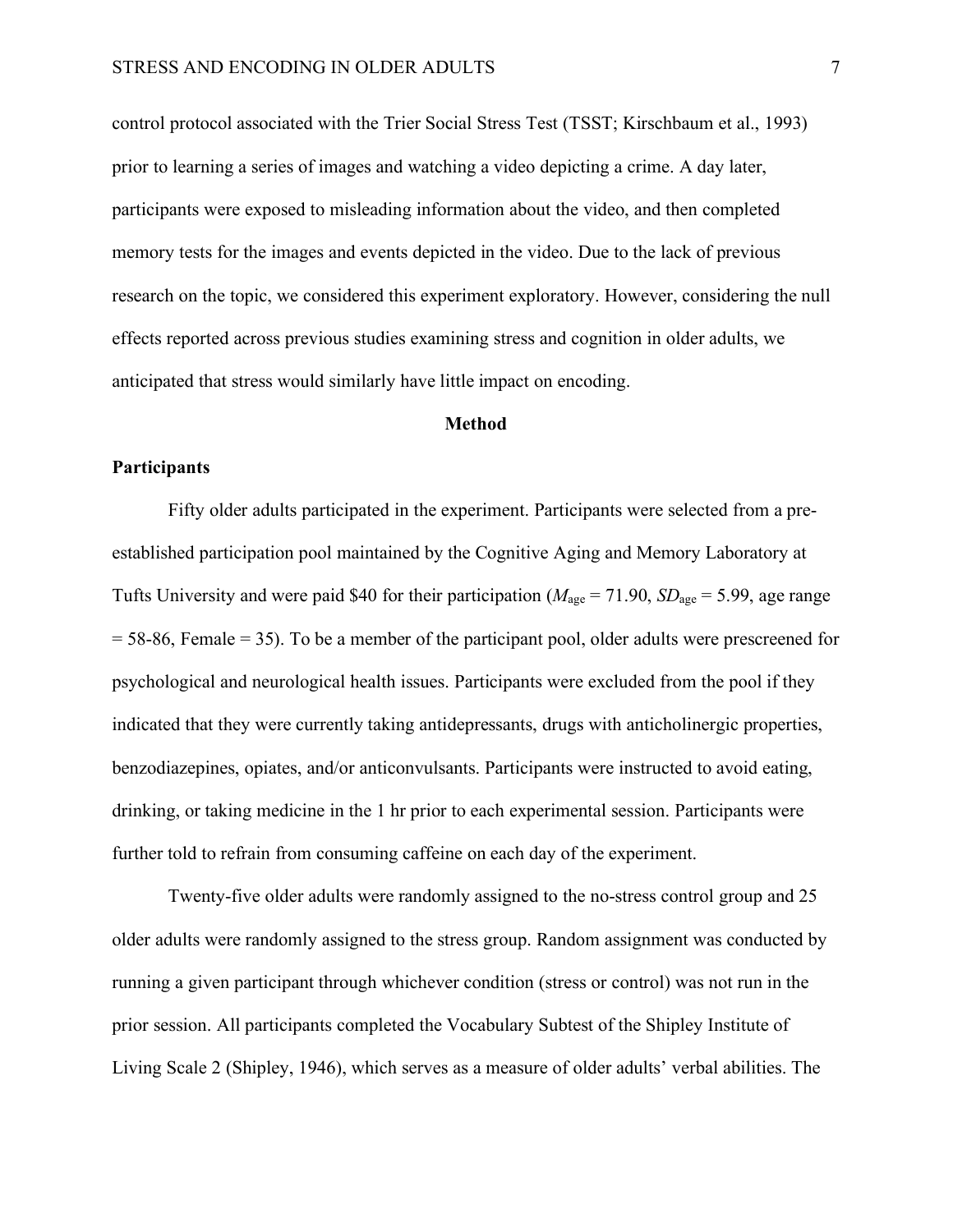test presents participants with 20 words of increasing difficulty, and participants must choose the closest synonym for each word out of a set of six alternatives. The test is used to confirm that participants have a basic command over the English language, and to check that verbal abilities do not differ across experimental groups. Indeed, verbal performance did not differ across the stress and control groups,  $t(48) = 0.63$ ,  $p = .535$  ( $M_{\text{Control}} = 15.16$ ,  $SD_{\text{Control}} = 2.29$ ;  $M_{\text{Stress}} = 14.80$ , *SD*<sub>Stress</sub> = 1.76). Similarly, older adults in the stress and control groups did not differ according to age,  $t(47) = 1.94$ ,  $p = .058$  ( $M_{\text{Control}} = 70.25$ ,  $SD_{\text{Control}} = 6.10$ ;  $M_{\text{Stress}} = 73.48$ ,  $SD_{\text{Stress}} = 5.55$ ), or total years of completed education, not including kindergarten,  $t(48) = 0.47$ ,  $p = .642$  ( $M_{\text{Control}} =$ 17.68,  $SD_{Control} = 3.30$ ;  $M_{Stress} = 17.28$ ,  $SD_{Stress} = 2.72$ ).

#### **Design**

The experiment employed a mixed factorial design. We manipulated TSST Group (control, stress) between-subjects. We also manipulated two within-subjects variables. To examine the influence of stress on the learning of misinformation, we manipulated Item Type (consistent, neutral, or misleading) in the context of the post-event synopsis. To examine whether the formation of episodic memories is differentially influenced by the immediate (SAM axis) versus the delayed (HPA axis) stress response, we manipulated the timing of the image learning sessions (immediately post-TSST, 25 min post-TSST).

#### **Materials**

**Images.** Thirty nouns of negative valence (e.g., snake) were presented as images. Negatively-valenced stimuli were chosen to increase memorability. The stimuli were borrowed from the Snodgrass and Vanderwart (1980) norms, and featured an average valence rating of 2.98 (*SD* = 0.61) on a 1 (negative) to 10 (positive) scale. All images were semantically distinct.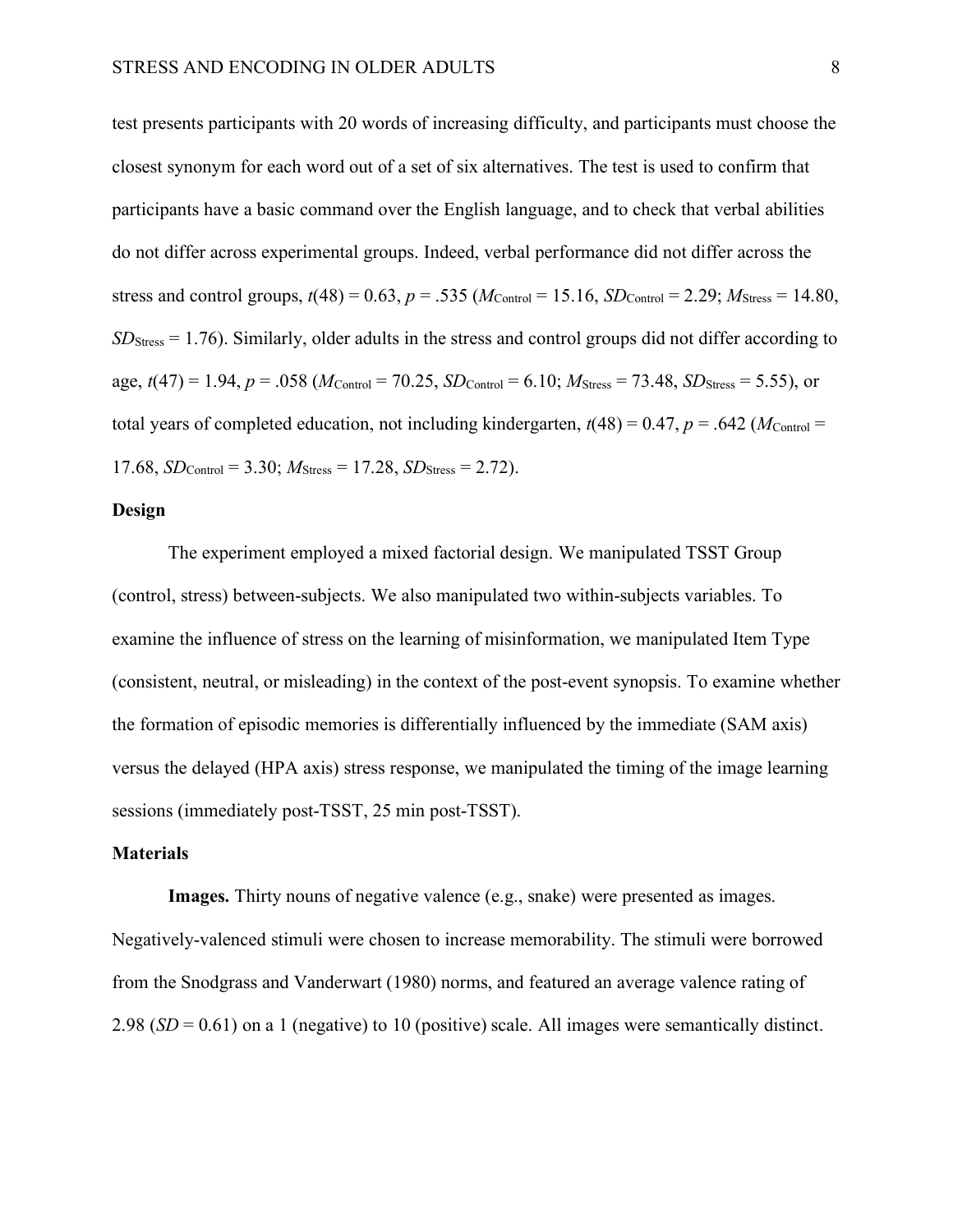**Video.** To simulate the witnessing of a crime, participants watched a 25-min episode of the Canadian television series *Flashpoint*. The video featured a bank robbery being carried out by one of the bank's former employees.

**Anxiety Questionnaire.** We administered the State-Trait Inventory for Cognitive and Somatic Anxiety (STICSA) to assess participants' self-reported levels of anxiety at various points throughout the experiment (Grös, Antony, Simms, & McCabe, 2007). STICSA scores range from 0-80 and higher scores are indicative of higher self-reported anxiety.

**Empatica E4 Wristbands.** Heart rate was measured continuously throughout the experiment using Empatica E4 wristbands (see www.empatica.com), which reliably estimate average beats per min (BPM; Ollander, Godin, Campagne, & Charbonnier, 2016; Ragot, Martin, Em, Pallamin, & Diverrez, 2018).

#### **Procedure**

Testing sessions occurred on two consecutive days between 8:00AM. and 12:00PM. Eight sessions began between 8:00AM and 9:00AM, 15 began between 9:00AM and 10:00AM, 16 began between 10:00AM and 11:00AM, and 11 began between 11:00AM and 12:00PM. On average, the control group started the experiment at 9:42AM (*SD* = 56 min) and the stress group started at 10:08AM ( $SD = 57$  min). Start times did not differ for the two groups,  $t(48) = 1.64$ ,  $p =$ .107. Although morning testing is discouraged because cortisol levels are naturally elevated in the morning (Weitzman et al., 1971), we chose this testing schedule because it best accommodated the schedules of our older adult participants and because older adults demonstrate their best cognitive performance in the morning (Anderson, Campbell, Amer, Grady, & Hasher, 2014). Further, we did not expect morning testing to interfere with our ability to detect effects of stress because previous studies have found stress effects on memory when participants were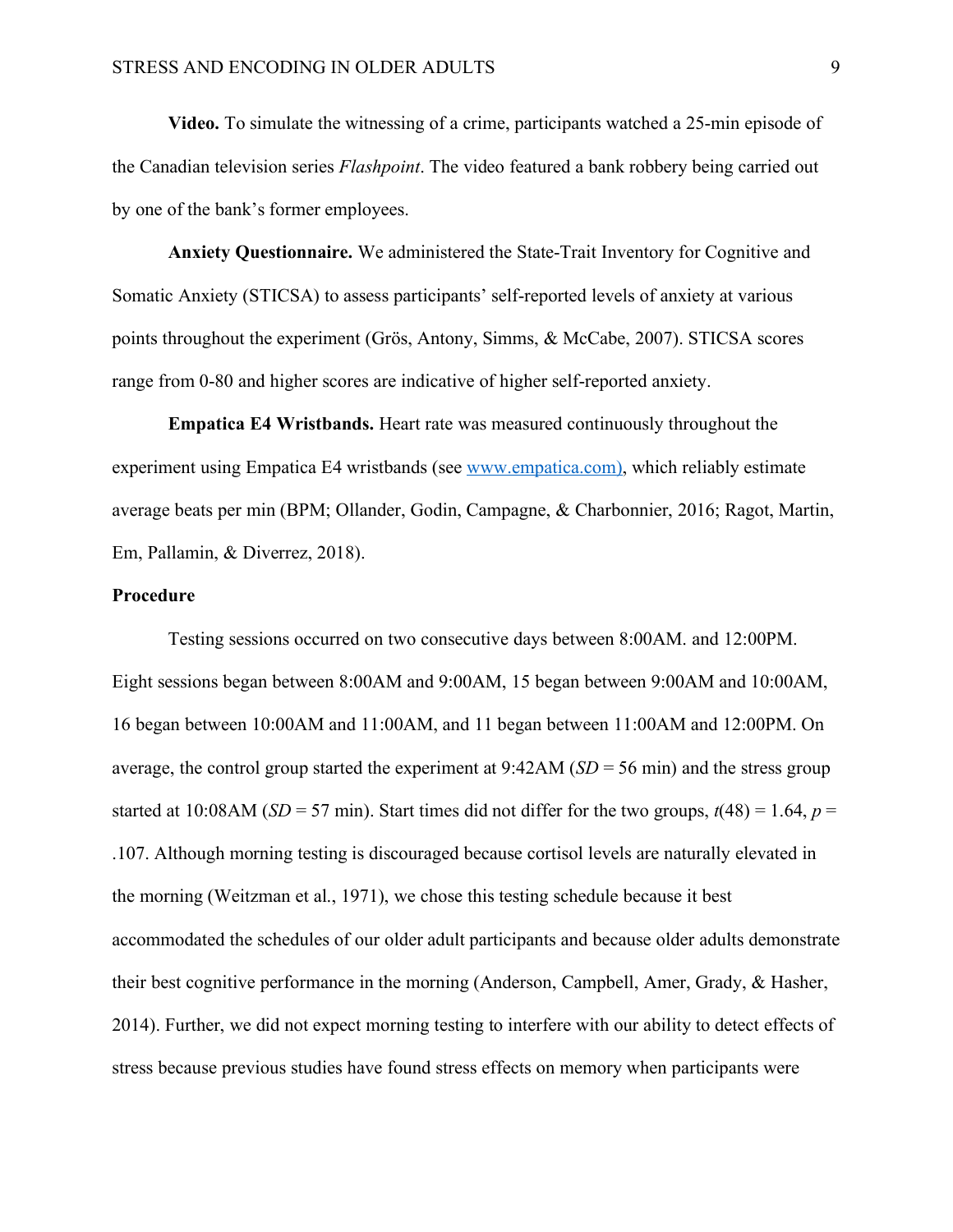tested in the morning (e.g., Kuhlmann, Piel, & Wolf, 2005; Oei, Everaerd, Elzinga, van Well, & Bermond, 2006). All participants were tested individually.

**Day 1.** We refer the reader to Figure 1 for a graphic depiction of the following procedures. After providing informed consent, participants rinsed their mouth out with water in preparation for providing saliva samples. They then watched 7 min of a relaxation video featuring calm music and scenic photographs (https://www.youtube.com/watch?v=tq75nkjL6a8). The video was intended to reduce any anxiety that participants may have experienced prior to arriving at the lab. After the video, participants rested in silence for 1 min while resting heart rate was assessed.

All participants were then given 5 min for speech preparation, which was framed as a non-stressful creative-writing task. They were given a pen and paper and were instructed to prepare a speech in which they were applying for a hypothetical position as an instructor for any course of their choice. They were told that this task was an exercise to get them "warmed up" for upcoming creative thinking tasks, and that the speech would not be read by the experiments or used during any part of the experiment thereafter. It should be noted that, in the standard TSST paradigm, the speech preparation phase is included as part of the stress-induction procedure (Kirschbaum et al., 1993). However, we modified the TSST such that stress induction did not begin until the next phase in which participants deliver their speeches. This modification allowed us to keep the stress induction phase shorter than usual (approximately 6 min versus the usual 12 min) so that we could manipulate the learning of information during the 0-10 min window after the onset of stress when catecholamine levels are high but cortisol is still relatively low. After the "creative writing" speech preparation phase, participants' notes were collected. They then provided the first saliva sample and completed the first STICSA as pre-TSST measures of stress.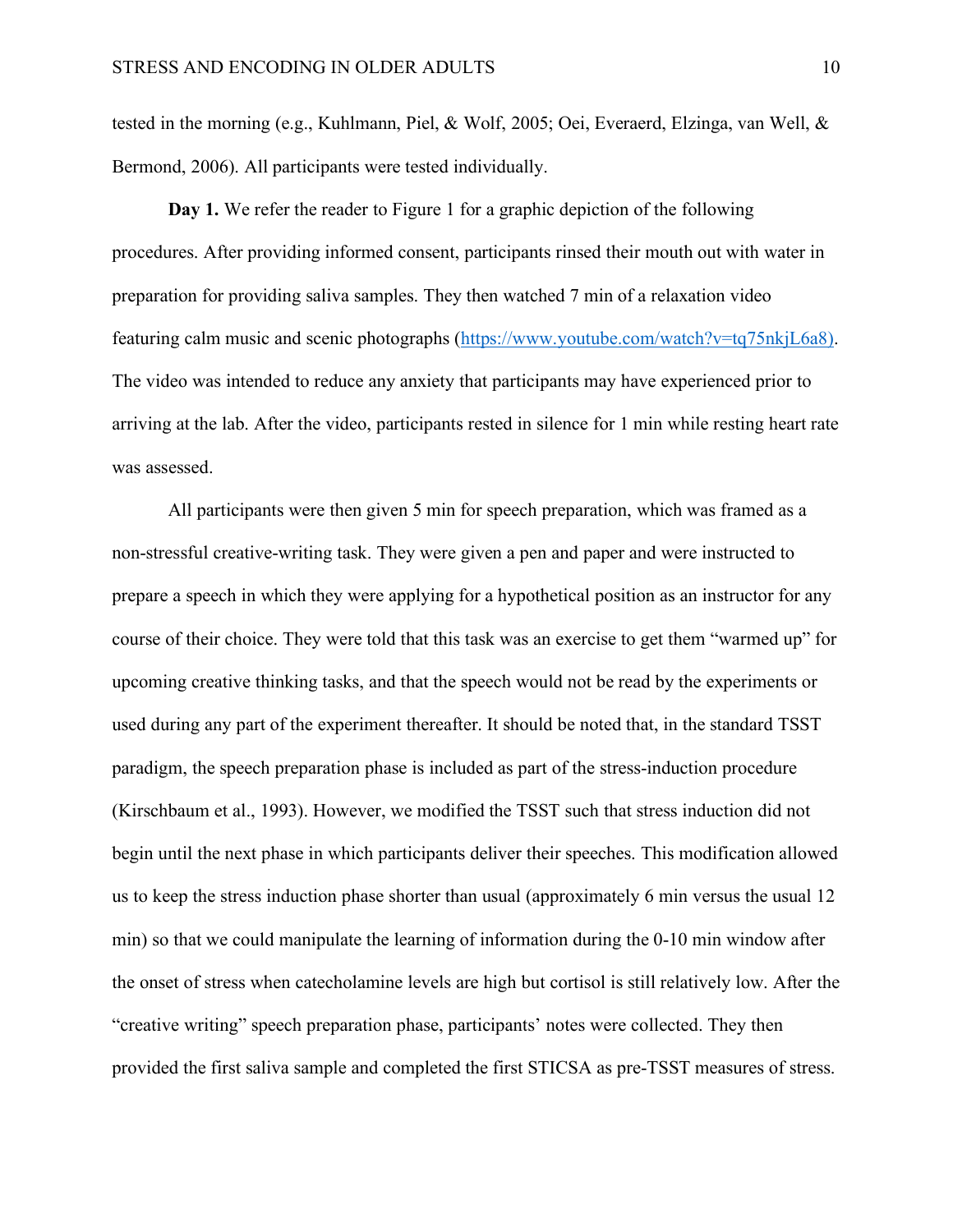Participants next completed either the stress or control tasks associated with our modified version of the TSST (Kirschbaum et al., 1993). Those in the stress group delivered their speeches extemporaneously for 3 min and then solved difficult math subtraction problems aloud (e.g.,  $4,682 - 17$ ) for 3 min. When participants answered a math problem incorrectly, they were instructed to try again until they reported the correct answer. During the speech and math phases, participants were videotaped and the experimenter appeared to be taking notes on a clipboard. Prior to giving their speeches, participants were told that these tasks were designed to evaluate their public speaking skills, memory, and math abilities. In the time-matched control group, participants read silently from a biology textbook for 3 min and then solved the same math subtraction problems using pen and paper. They were told that their memory for the textbook reading would not be tested, and that their answers to the math problems would not be graded. Further, participants in the control group were not videotaped or monitored by the experimenter during these tasks. Following the TSST, all participants completed the second STICSA.

Participants then completed the first image-learning task, which was placed approximately 8 min after the onset of stress to determine how the SAM axis stress response influences the formation of episodic memories. Participants were randomly presented with 15 of the 30 images described in the materials section, at a rate of 4 s per image. The set of 15 images was presented three times over, with 15 s breaks between each round. This task took approximately 4 min. A 10-min retention interval followed, in which participants completed the vocabulary test and made origami figures with the help of the experimenter. To measure cortisol at its peak post-stress level (i.e., 25 min post-stress; Kirschbaum et al., 1993), participants next provided the second saliva sample.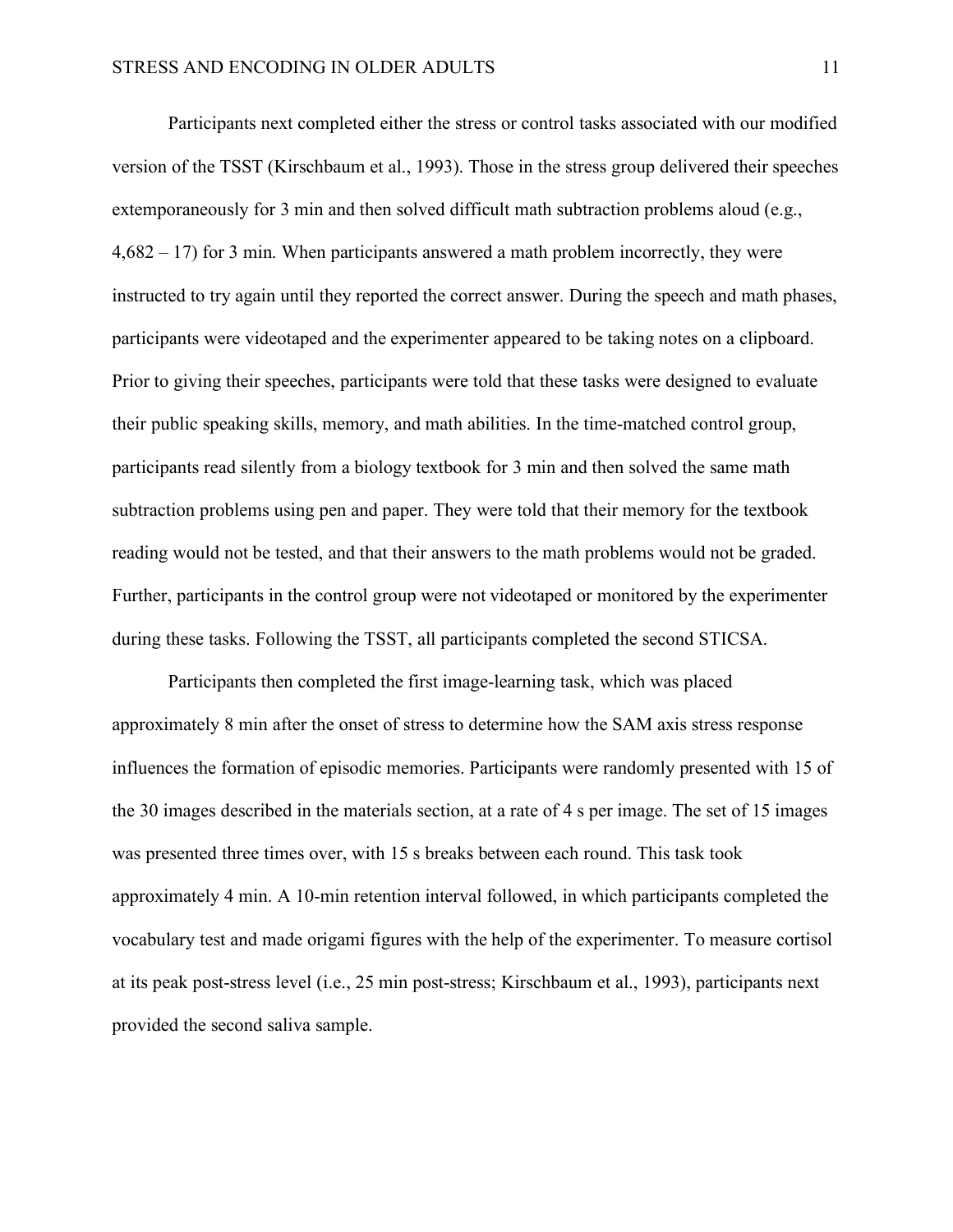Participants then viewed the *Flashpoint* video described in the materials section. Our primary goal in this experiment was to determine how the cortisol response to stress influences the encoding of a witnessed crime. Thus, the start of the video was timed to occur as cortisol reached peak levels for individuals in the stress group. It should be noted that post-stress cortisol levels remain elevated for at least 90 min after a stressful event (see Gagnon & Wagner, 2016), and thus it is likely that stressed participants encoded the entire video under conditions of heightened cortisol.

Finally, participants completed a second image-learning task. This task was identical to the first, but presented 15 new images. Participants were then paid and excused. The day 1 experimental procedure took approximately 1 hr 10 min.

**Day 2.** Twenty-four hr later, participants returned to the same lab room. They again watched 7 min of a relaxation video (https://www.youtube.com/watch?v=Dsxv3z55lys). Afterward, participants completed a STICSA, gave the final saliva sample, and sat quietly for 1 min while their resting heart rate was assessed.

Participants were next presented with a written synopsis of the video (borrowed from LaPaglia  $& Chan, 2013$ . They were instructed to read the synopsis, and to take as much time as they needed. The synopsis (1,025 words) introduced six specific details that were consistent with what was presented in the video (e.g., *seven* people lost their jobs), six details that were nonspecific (e.g., people lost their jobs), and six specific details that were inconsistent with the video (e.g., *twelve* people lost their jobs). All other sentences were used for filler and contained information that was never assessed on the subsequent cued recall test. The 18 sentences that presented consistent, neutral, and inconsistent details were counterbalanced across participants. Participants took, on average, 4 min 54 s to read the synopsis.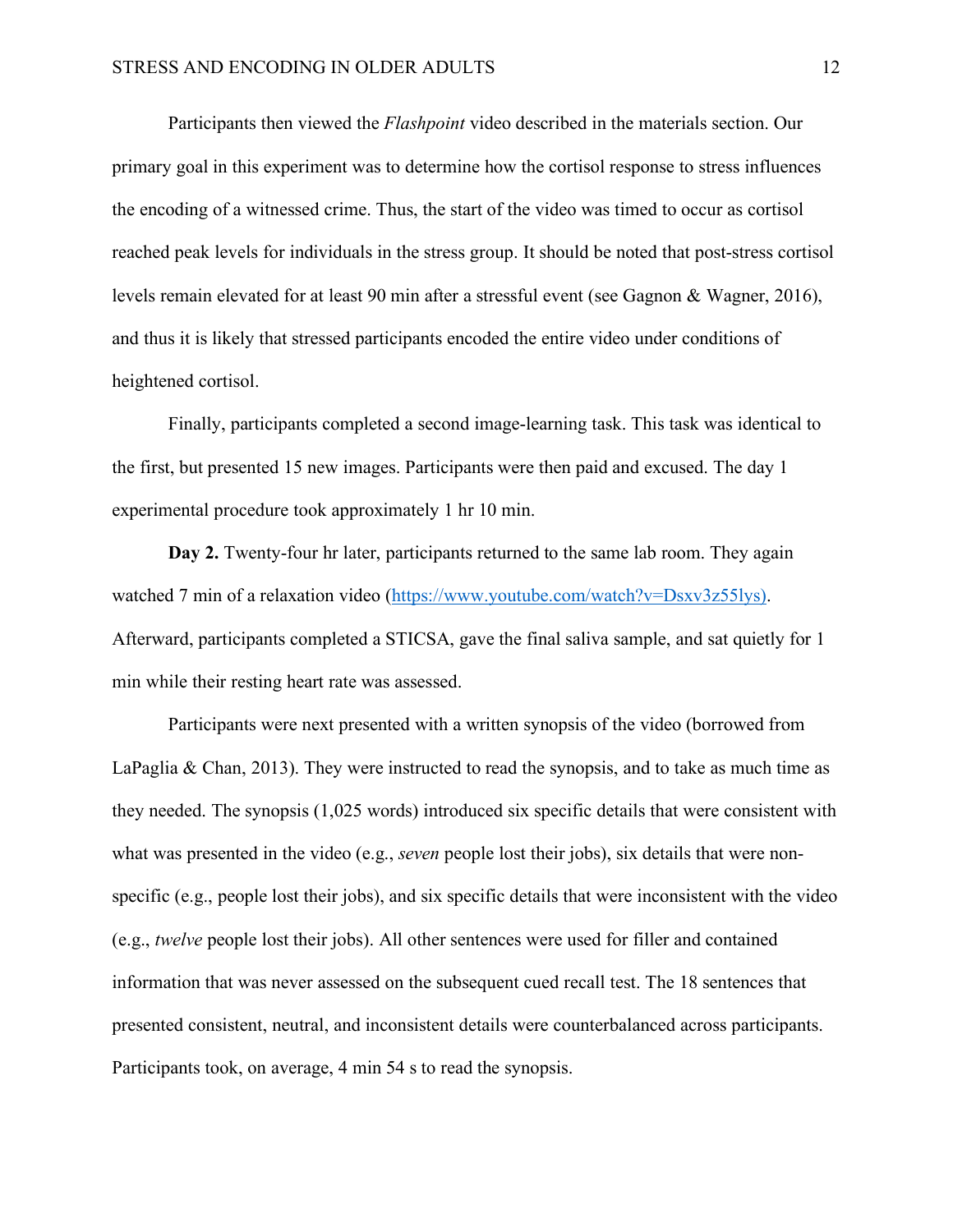Following the synopsis, participants were given 3 min to take a free recall memory test for the images they studied on the previous day. They were instructed to recall as many images as they could from either of the image-learning phases and they were not asked to determine which of the two learning sessions each item came from. To avoid illegible handwriting, participants spoke their answers aloud and the experimenter recorded their responses. During a subsequent 5 min break, participants made origami figures.

Finally, participants completed a self-paced cued recall test for the information they learned in the video on day 1. They were instructed to answer questions based solely on their memory of the video, and to leave answers blank when they could not remember a detail. The test consisted of 18 questions: six questions probed for the consistent details presented in the synopsis, six probed for neutral details, and six probed for misleading details. Questions were always presented in the same order, and no feedback regarding correctness was provided. Test questions had been previously validated for effectiveness at eliciting misleading details (LaPaglia & Chan, 2013). To avoid issues of computer illiteracy, participants spoke their answers aloud and the experimenter typed their responses.

Last, participants were paid, debriefed, and excused. The day 2 experimental procedure took approximately 40 min. Both the image-learning tasks (day 1) and the cued recall test (day 2) were presented using E-Prime software (Version 2.1; Schneider, Eschman, & Zuccolotto, 2001).

#### **Physiological Data Measurement**

Heart rate was measured in average BPM. We used the MATLAB Kubios software package (see http://kubios.uef.fi/) to compute each participant's average BPM over the span of the 1-min resting baseline measurement taken at the beginning of day 1 and over the span of the 6-min TSST task.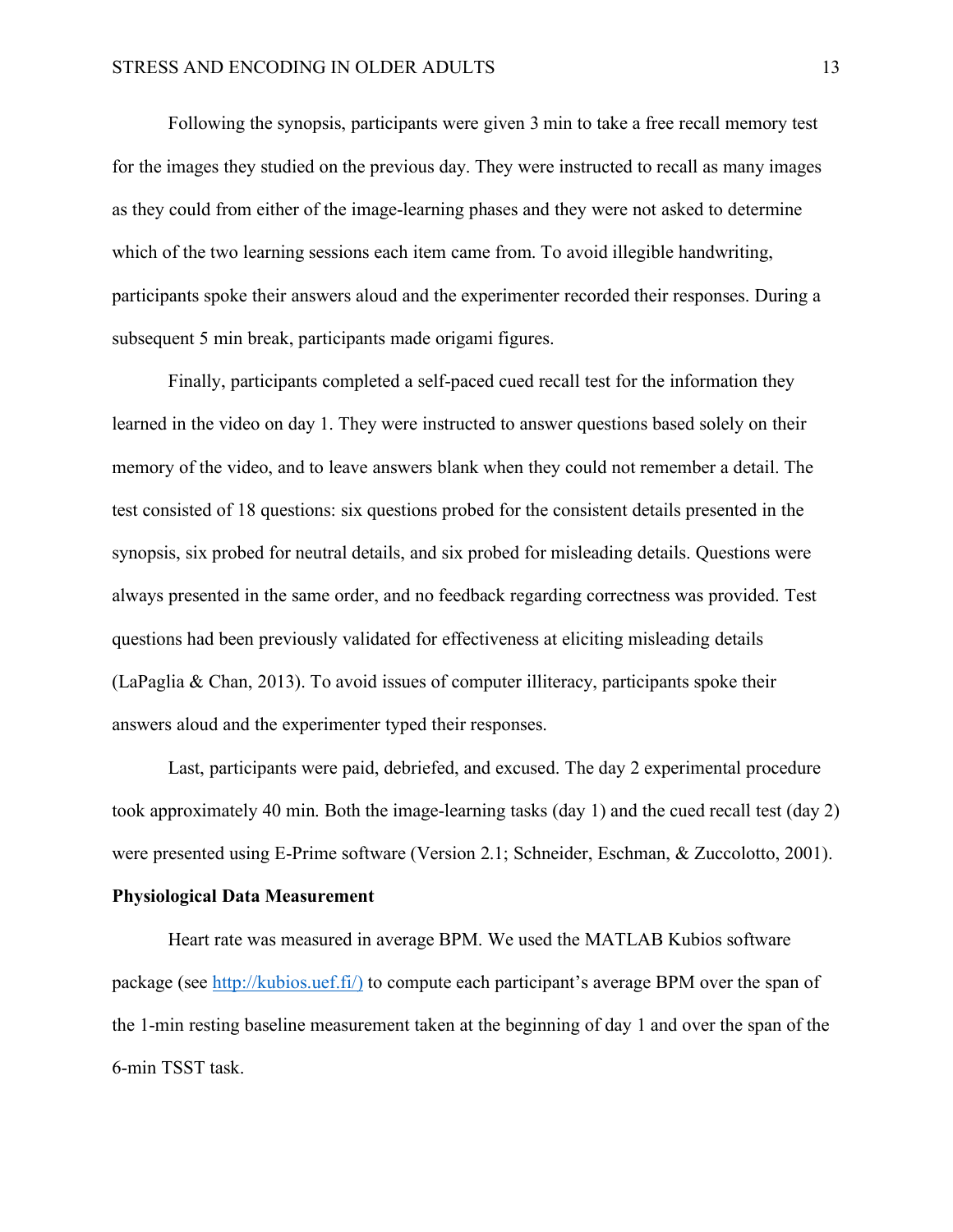Saliva samples were collected using the oral swab method (www.salimetrics.com) and were stored at -20ºC until the completion of data collection. At the time of analysis, samples were brought to room temperature and were subjected to a radioimmunoassay using Corti-Cote RIA kits from MP Biomedicals (www.mpbio.com). Samples were assayed in duplicate, and the mean cortisol concentration in nmol/L served as the dependent measure. The inter-assay and intra-assay coefficients of variability were 15.82% and 10.33%, respectively. Because several participants provided insufficient saliva samples, the subsequent analyses were limited to 25 older adults (13 control, 12 stress).

#### **Statistical Analyses**

Mixed-model ANOVAs and *t* tests were used to examine our dependent measures. Alpha was set at 0.05 for all analyses, and significant results were followed up with effect size calculations and Bonferroni-corrected post-hoc tests (when appropriate). Effect sizes were calculated using  $\eta_p^2$  (SS<sub>effect</sub>/(SS<sub>effect</sub> + SS<sub>error</sub>)) and Cohen's *d* (( $M_2 - M_1$ ) */ SD*<sub>pooled</sub>). When comparing two within-subjects means, we adjusted Cohen's *d* using Morris and DeShon's (2002) equation 8, which incorporates the correlation between repeated measures.

### **Results**

#### **Physiological Arousal**

**Day 1.** We conducted a 2 (TSST Group: control, stress) x 2 (Time: baseline, during the TSST) mixed ANOVA on average BPM to determine whether the stress group experienced an increase in heart rate during the TSST. Indeed, we found a significant TSST Group x Time interaction as stressed participants demonstrated higher BPM during the TSST  $(M = 85.32)$  than during baseline  $(M = 73.88)$ , whereas those in the control group showed no difference between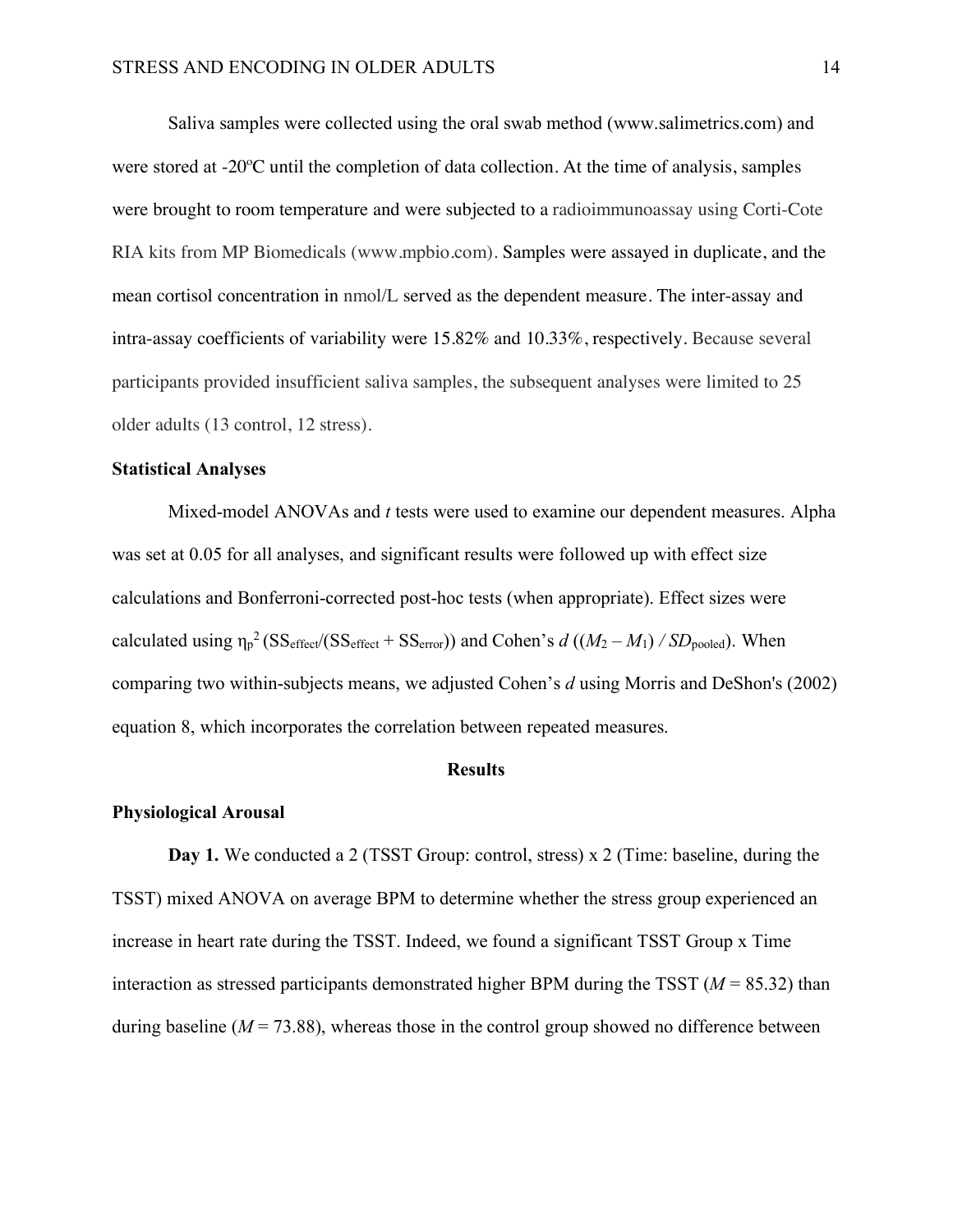the baseline ( $M = 76.82$ ) and TSST ( $M = 78.52$ ) measurements,  $F(1, 43) = 10.71$ ,  $p = .002$ ,  $\eta_p^2 =$ .20.

Because our cortisol samples were reduced in number, we next conducted separate paired-samples *t* tests for the stress and control groups, comparing baseline average cortisol concentrations to those taken after the TSST. As expected, the stress group demonstrated significantly higher post-TSST cortisol ( $M = 17.30$  nmol/L) as compared to baseline ( $M = 5.21$ ) nmol/L),  $t(11) = 1.86$ ,  $p = .045$ ,  $d = 0.61$ . The control group demonstrated no such differences between baseline ( $M = 8.49$  nmol/L) and post-TSST ( $M = 10.84$  nmol/L) cortisol,  $t(12) = 1.06$ , *p*  $=.309.$ 

**Day 2.** To validate our assumption that participants were not stressed when they returned to the lab on the second day for memory testing, we examined participants' baseline heart rate, STICSA scores, and cortisol on day 2. Independent samples *t* tests comparing the control group to the stress group confirmed that there were no differences in average BPM,  $t(38) = 0.83$ ,  $p =$ .413, STICSA scores, *t*(48) = 0.59, *p* = .558, or cortisol, *t*(36) = 0.49, *p* = .624, between the two groups.

#### **Self-reported Stress**

We conducted a 2 (TSST Group: control, stress) x 2 (Time: baseline, post-TSST) mixed ANOVA to test whether the TSST tasks differentially increased subjective anxiety for the stress and control groups. In contrast to our predictions, the TSST Group x Time interaction was not significant. Rather, the only significant result was a main effect of Time, such that participants reported higher pre-TSST ( $M = 27.0$ ) than post-TSST ( $M = 26.0$ ) STICSA scores across groups,  $F(1, 47) = 11.32, p = .002, \eta_p^2 = .19$ . These results are not entirely surprising, as older adults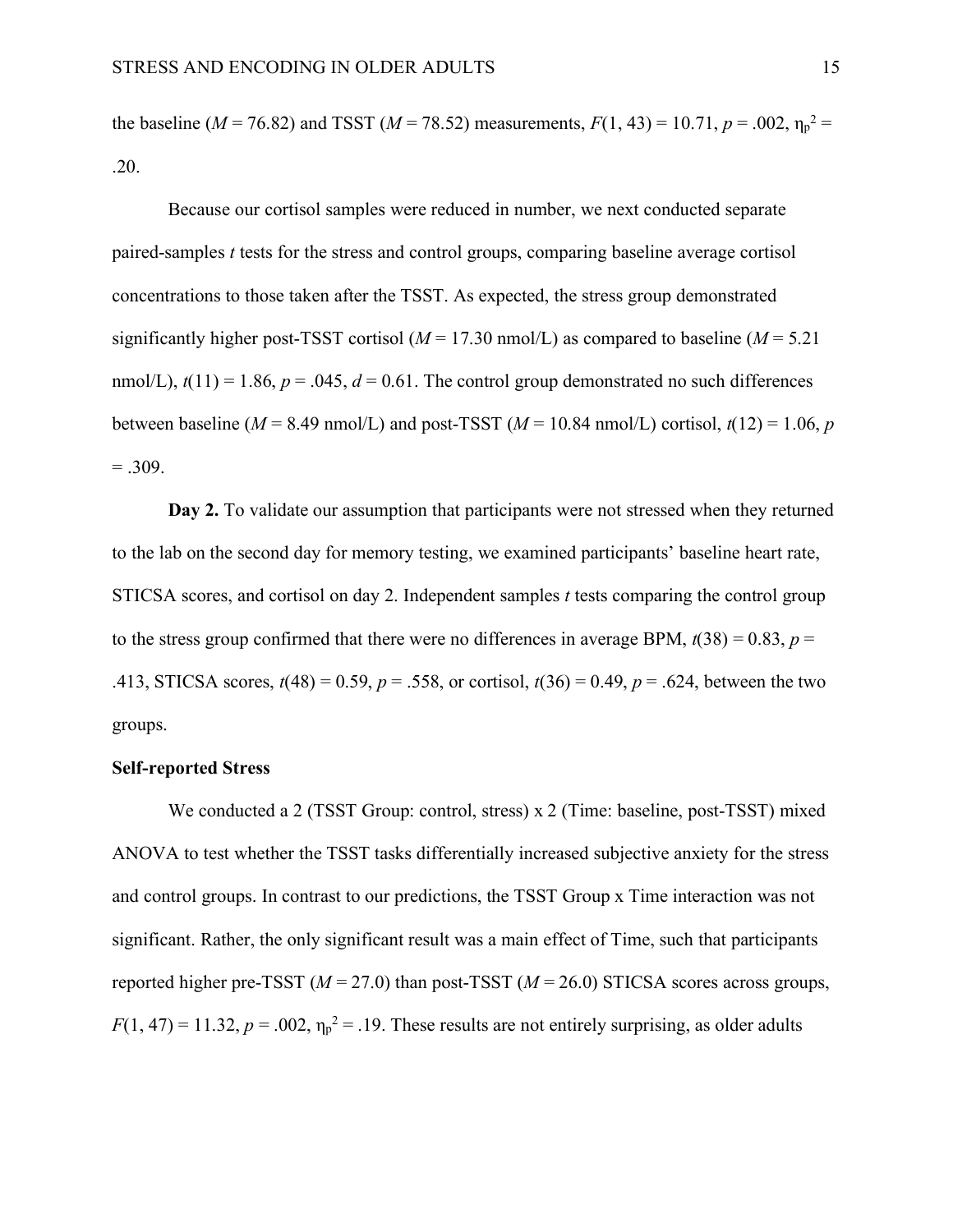sometimes do not report feeling stressed even when measures of physiological arousal suggest otherwise (e.g., Pulopulos et al., 2015).

#### **Image Recall**

We conducted a 2 (TSST Group: control, stress) x 2 (Learning Session: immediately post-TSST, 25 min post-TSST) mixed ANOVA to determine whether image recall differed as a function of when images were learned after the onset of stress. We found a main effect of Learning Session,  $F(1, 48) = 4.45$ ,  $p = .040$ ,  $\eta_p^2 = .09$ , showing that participants recalled fewer images from the learning session that occurred 25 min after the onset of the TSST ( $M = 5.4$ ) than the learning session that occurred immediately after the TSST  $(M = 6.4)$ . No other effects were significant, suggesting that stress induction did not influence recall performance. Means and standard errors are presented in Table 1.

#### **Video Recall**

**Accuracy.** We examined the average proportion of accurate responses on the video cued recall test via a 2 (TSST Group: control, stress) x 3 (Item Type: consistent, neutral, misleading) mixed ANOVA. We found a main effect of Item Type,  $F(2, 47) = 257.08$ ,  $p < .001$ ,  $\eta_p^2 = .92$ . Participants demonstrated the highest rates of accurate recall for details from the synopsis that were presented in a manner consistent with the video  $(M = .84)$ , followed by neutral details that were not specified in the synopsis  $(M = .31)$  and misleading details that presented false information  $(M = .21)$ . All pairwise comparisons among the item types were significant (consistent-neutral:  $t(49) = 18.60$ ,  $p < .001$ ,  $d = 2.66$ ; consistent-misleading:  $t(49) = 20.92$ ,  $p <$ .001,  $d = 2.97$ ; neutral-misleading:  $t(49) = 3.50$ ,  $p = .001$ ,  $d = 0.50$ ). All other effects were nonsignificant. See Table 2 for means and standard errors.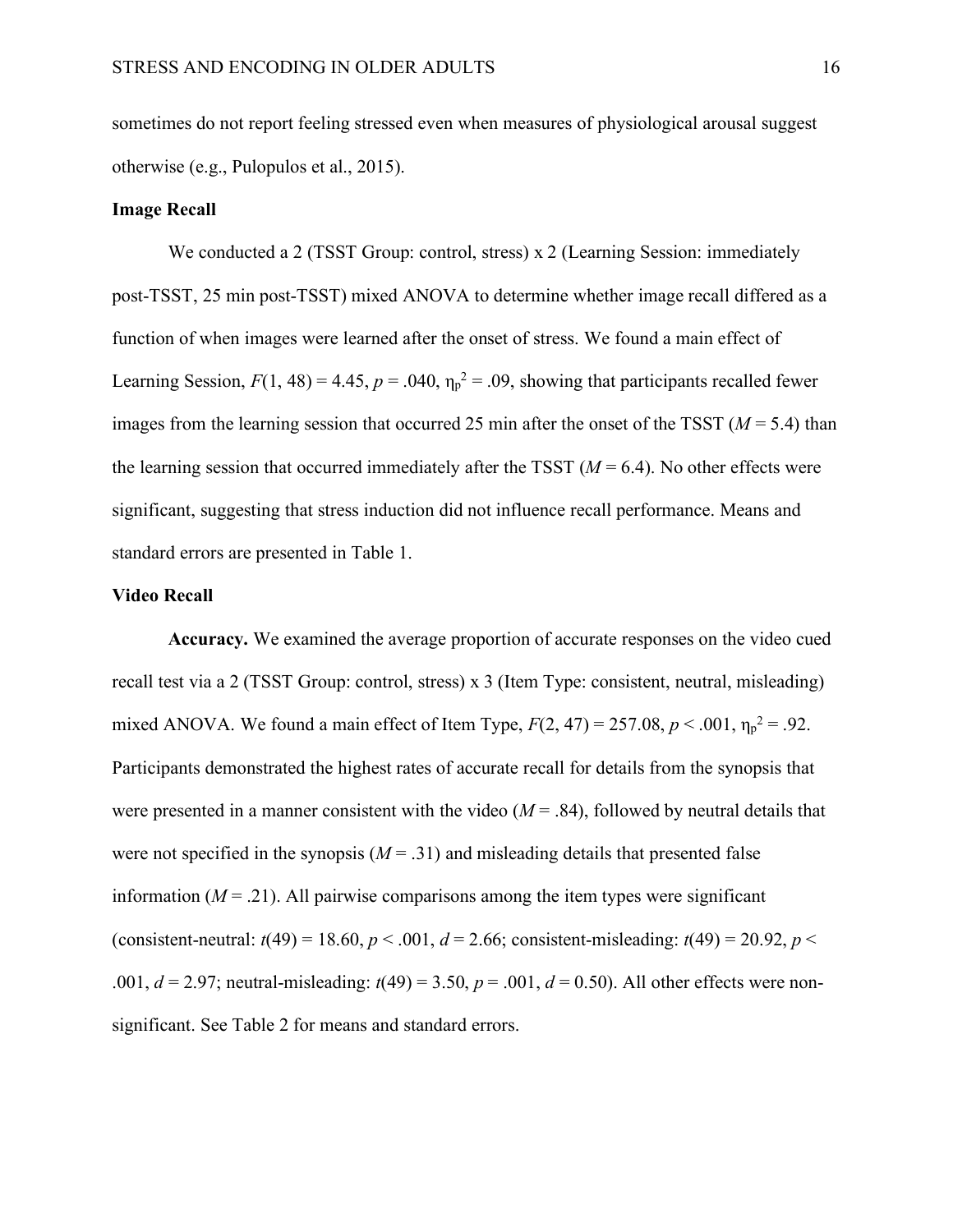**Misinformation production.** In the misinformation paradigm, the production of misinformation from the synopsis is expected on misleading trials. However, on consistent and neutral trials, participants sometimes inadvertently guess the misleading answer even though they were not exposed to it in the synopsis. We thus examined whether the production of misleading details would differ across the three trial types, with the expectation that production would be highest on misleading trials. We conducted a 2 (TSST Group: control, stress) x 3 (Item Type: consistent, neutral, misleading) mixed ANOVA with average proportion of misinformation produced as the dependent variable. This analysis found a main effect of item type,  $F(2, 47) = 86.51$ ,  $p < .001$ ,  $\eta_p^2 = .79$ . As expected, participants produced the most misinformation on misleading trials ( $M = .40$ ), followed by neutral ( $M = .11$ ) and consistent ( $M =$ .00) trials (consistent-neutral:  $t(49) = 6.49$ ,  $p < .001$ ,  $d = 0.92$ ; consistent-misleading:  $t(49) =$ 12.66,  $p < .001$ ,  $d = 1.79$ ; neutral-misleading:  $t(49) = 8.60$ ,  $p < .001$ ,  $d = 1.24$ ). All other effects were non-significant. See Table 2 for means and standard errors.

**Errors of Omission.** We next examined the influence of stress on errors of omission (i.e., when answers were left blank). Recent research examined how being confronted with ageist stereotypes about memory influences misinformation production in older adults (Thomas, Smith, & Mazerolle, 2018). While accuracy and production were unaffected by stereotyping, Thomas et al. (2018) found that older adults were more likely to leave answers blank after being confronted with ageist stereotypes about memory. Because the act of giving a speech and solving math problems in front of a young adult experimenter could induce stereotype threat, we aimed to determine whether older adults would similarly withhold responses in the TSST stress paradigm.

Average proportions of omission errors were subjected to a 2 (TSST Group: control, stress) x 2 (Item Type: neutral, misleading) mixed ANOVA. Note that consistent items were not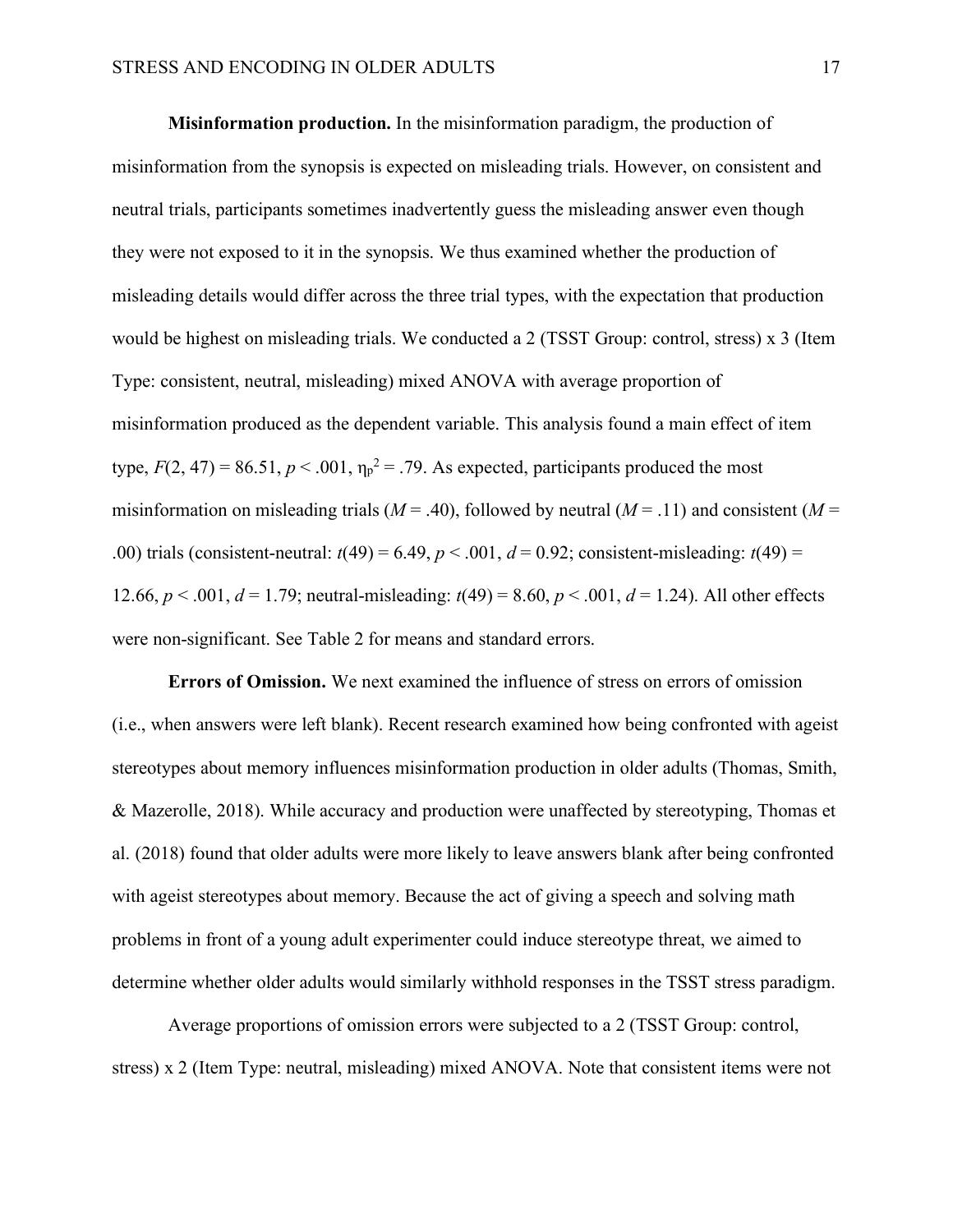examined in this analysis because errors of omission on consistent trials were at floor levels. Most notably, the analysis on errors of omission found a significant interaction between Item Type and TSST Group,  $F(1, 48) = 6.40$ ,  $p = .015$ ,  $\eta_p^2 = .12$ . As depicted in Figure 2, stressed participants left more items blank on neutral trials ( $M = .39$ ) than on misleading trials ( $M = .21$ ), whereas those in the control group demonstrated no differences on neutral  $(M = .25)$  versus misleading trials ( $M = .19$ ). We also found a main effect of Item Type,  $F(1, 48) = 20.70$ ,  $p <$ .001,  $\eta_p^2$  = .30, as participants left more answers blank on neutral trials ( $M = .32$ ) than on misleading trials  $(M = .20)$ . All other effects were non-significant.

To further examine whether the effects of stress on errors of omission were due to changes in cortisol, we conducted bivariate correlations (Pearson's *r*) to examine the relationship between participants' cortisol reactivity to the TSST (delta cortisol) and errors of omission on neutral and misleading trials. Participants did not demonstrate a relationship between change in cortisol and errors of omission on neutral trials,  $r(25) = -0.12$ ,  $p = .564$ , or misleading trials,  $r(25) = -0.25$ ,  $p = .227$ . However, given our reduced number of cortisol samples, this analysis should not be considered conclusive evidence that cortisol did not influence the pattern of omission results.

#### **Discussion**

In the present study, we investigated the influence of acute psychological stress on the encoding of a witnessed criminal event and a series of images in a sample of older adults. Consistent with our hypothesis, our results suggest that stress had a minimal impact on encoding. We did not observe any effects of pre-encoding stress on free recall of images and, with the exception of the analysis on errors of omission, did not find stress effects on the cued recall test for the video. It should be noted that measures of heart rate and cortisol suggest that participants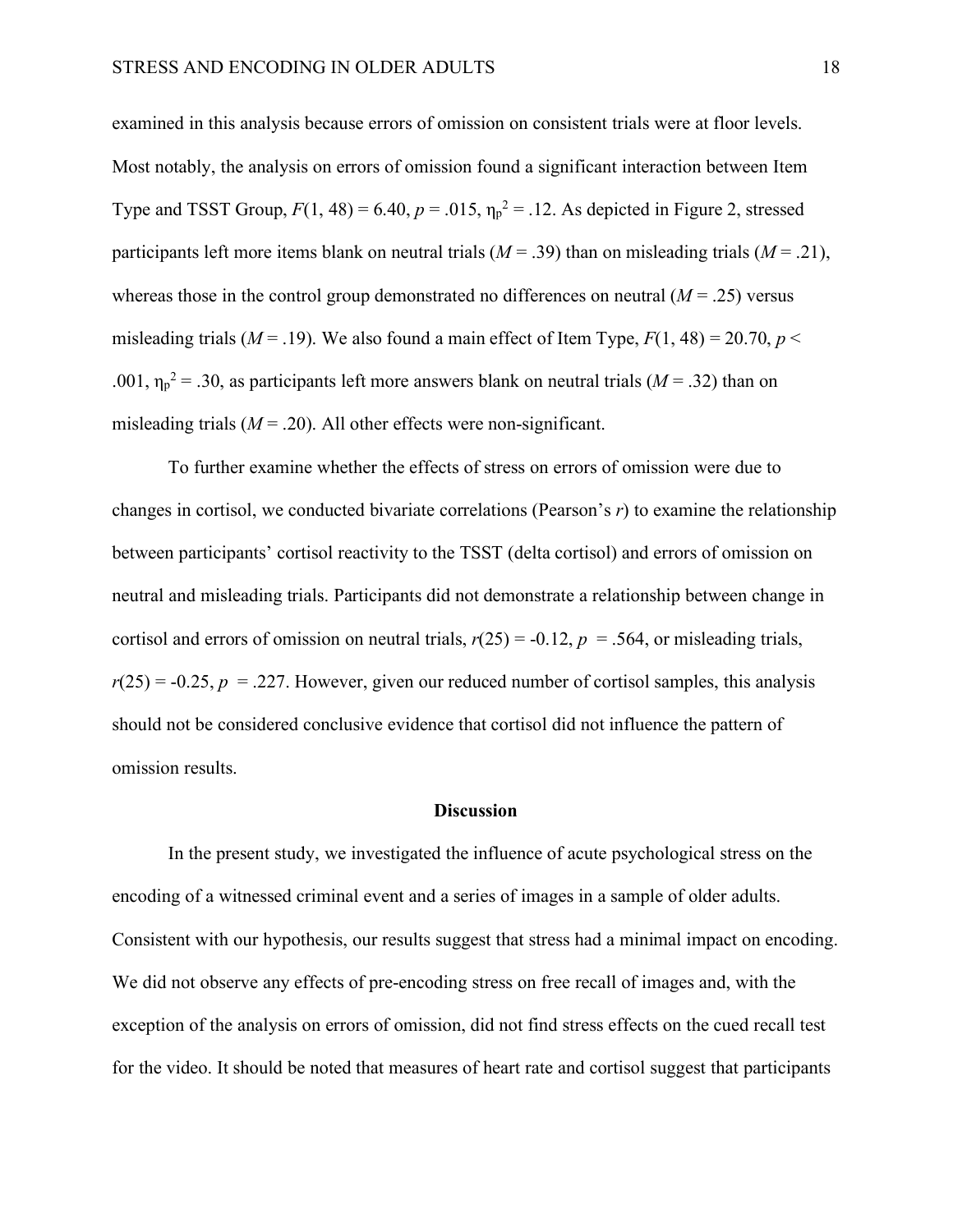in the stress group did experience a physiological stress response, and thus these findings likely are not due to an ineffective stress induction procedure.

The minimal impact of stress on encoding in the present study is well-supported by previous literature. In the few experiments that have been conducted with older adults, null effects of stress have commonly been found both when stress was induced prior to a combined encoding/retrieval task (Bohnen et al., 1990; Domes et al., 2002) and when stress was induced after encoding but prior to retrieval (Hidalgo et al., 2015; Pulopulos et al., 2013). The present results are the first to extend these null findings to a paradigm in which stress was only present during encoding. Further, this study is the first to demonstrate null effects of stress in the context of a complex eyewitness event.

The misinformation paradigm offered a unique opportunity to examine the influence of stress on learning. Encoding the criminal events depicted in the video is a more complex and potentially more emotionally arousing experience than studying the wordlists that are typically used in experiments on stress and memory. Because stress can bias attention toward emotionally salient stimuli (see Christianson, 1992), in the misinformation paradigm, stress prior to encoding has the potential to enhance learning of the information in the video. Further, by enhancing memory for the video, pre-encoding stress could help improve subsequent source monitoring and reduce susceptibility to misinformation from the synopsis. Consistent with this idea, in studies with young adults, researchers have found that stress prior to a witnessed event both improved memory accuracy (Hoscheidt, LaBar, Ryan, Jacobs, & Nadel, 2014) and reduced susceptibility to post-event misinformation (Hoscheidt et al., 2014; Zoladz et al., 2017). However, no such effects were found in the present study. As previously discussed, aging is associated with neural changes that result in reduced sensitivity to stress (Bhatnagar et al., 1997; Heffelfinger &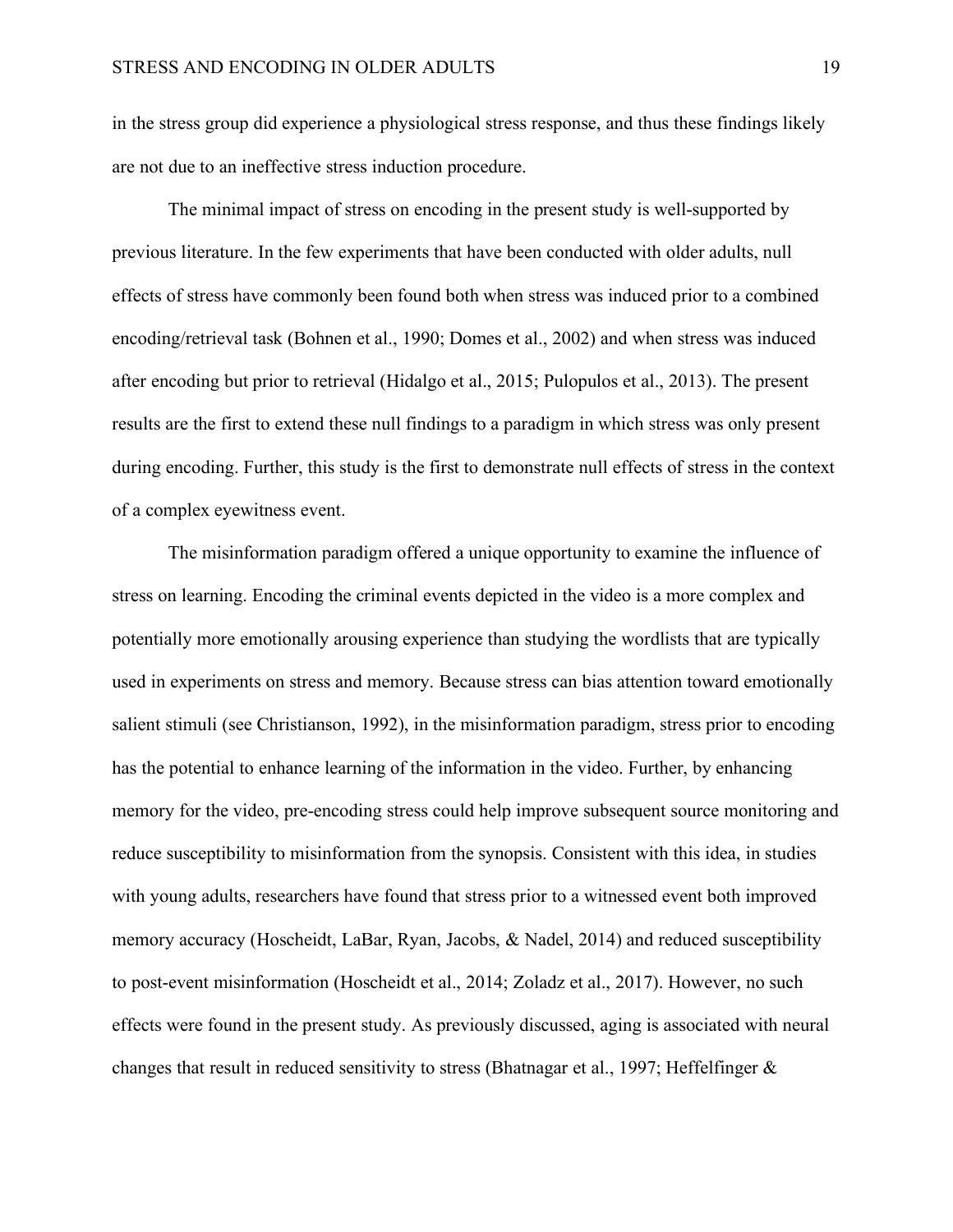Newcomer, 2001; Mizoguchi et al., 2009; Newcomer et al., 1995). While the young adult brain may benefit from stress that occurs prior to witnessing a criminal event, the older adult brain may no longer feature the neural connections that facilitate that enhancement. In light of agerelated neural changes and the null results of previous studies examining stress in older adults, it is not surprising that stress did not influence memory accuracy or misinformation production in the present experiment.

Interestingly, stress did influence errors of omission on the video cued recall test. This finding is consistent with recent research in which older adults who were exposed to negative stereotypes about aging withheld more answers on an eyewitness memory test than those who were not stereotyped (Thomas et al., 2018). In an eyewitness paradigm, acute psychological stress and stereotype threat may work via similar mechanisms. Socio-evaluative threats such as being stereotyped or judged on one's public speaking abilities may not necessarily impair eyewitness memory in older adults, but may encourage individuals to exercise caution when recounting witnessed events.

As Figure 2 depicts, the interaction between stress group and item type on errors of omission was driven by stressed participants leaving a disproportionate number of items blank on neutral trials. This pattern of withholding responses suggests that pre-encoding stress influenced participants' ability to remember the information from neutral trials and/or influenced their certainty in their memory for these trials. Of relevance to this hypothesis is the fact that the video synopsis that was presented prior to the cued recall test prompted participants to remember details associated with consistent and misleading items, but did not provide detailed information for neutral items. This is a crucial design element in misinformation studies, because memory for items that are not presented in the narrative demonstrate memory for the original event in the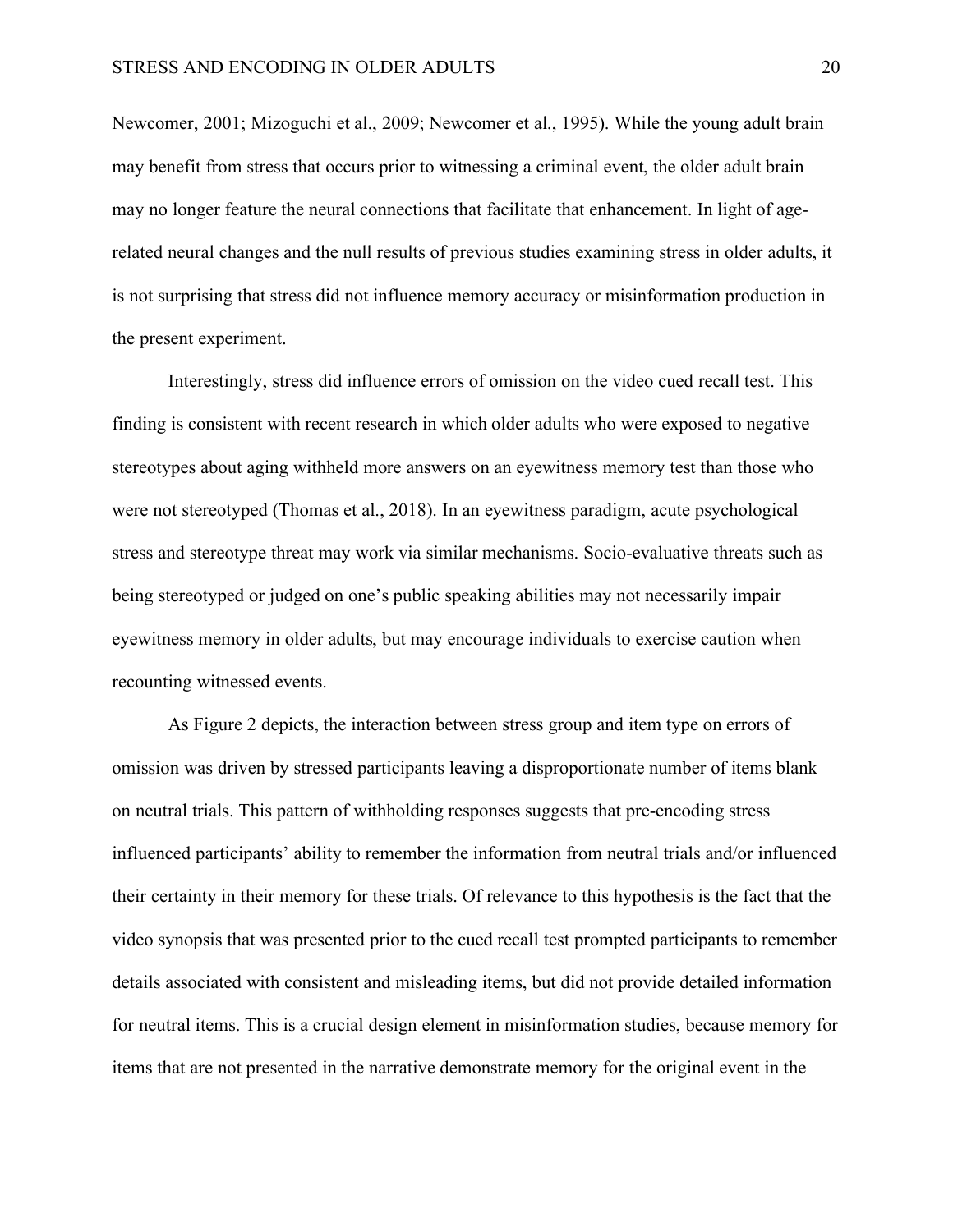absence of restudy or interference. The fact that stressed participants left more items blank on neutral trials suggests that, in the absence of a reminder like that which was given for consistent trials, they were either less able to recall information from the video or were less willing to report their memory for the video. Although we cannot distinguish between these two possibilities, we argue that it is more likely that stressed participants intentionally withheld responses. Consider that stress occurred prior to encoding of the video, and that only information from consistent trials was accurately recounted in the synopsis the next day. If stress had impaired encoding of the video, then high errors of omission on both neutral and misleading trials should have resulted. Further, stress-related memory inaccessibility should have yielded an increase in incorporation of the misinformation from the synopsis into memory on misleading trials. Since this was not the case, it is more plausible that pre-encoding stress reduced participants' certainty in their memories on trials in which the synopsis did not prompt them to recall specific details from the video. Though this interpretation is speculative, it raises the question of whether the detrimental effects of pre-encoding stress on free recall that have been reported in the young adult literature (e.g., Maheu et al., 2005; Quaedflieg et al., 2013; Zoladz et al., 2012) were due to encoding deficiencies, as has been reported, or intentional withholding at retrieval. Future research is necessary to disentangle the influence of pre-encoding stress on memory accessibility and response withholding in both young and older adults.

Although the mechanism underlying the limited influence of stress on encoding is not yet fully understood, one theory posits that stress initially places the brain into a "memory formation mode" that enhances the encoding and consolidation of information that is relevant to the stressor (Schwabe, Joels, Roozendaal, Wolf, & Oitzl, 2012; see also Shields et al., 2017). This mode is characterized by neural processing that prioritizes storing memories of the recent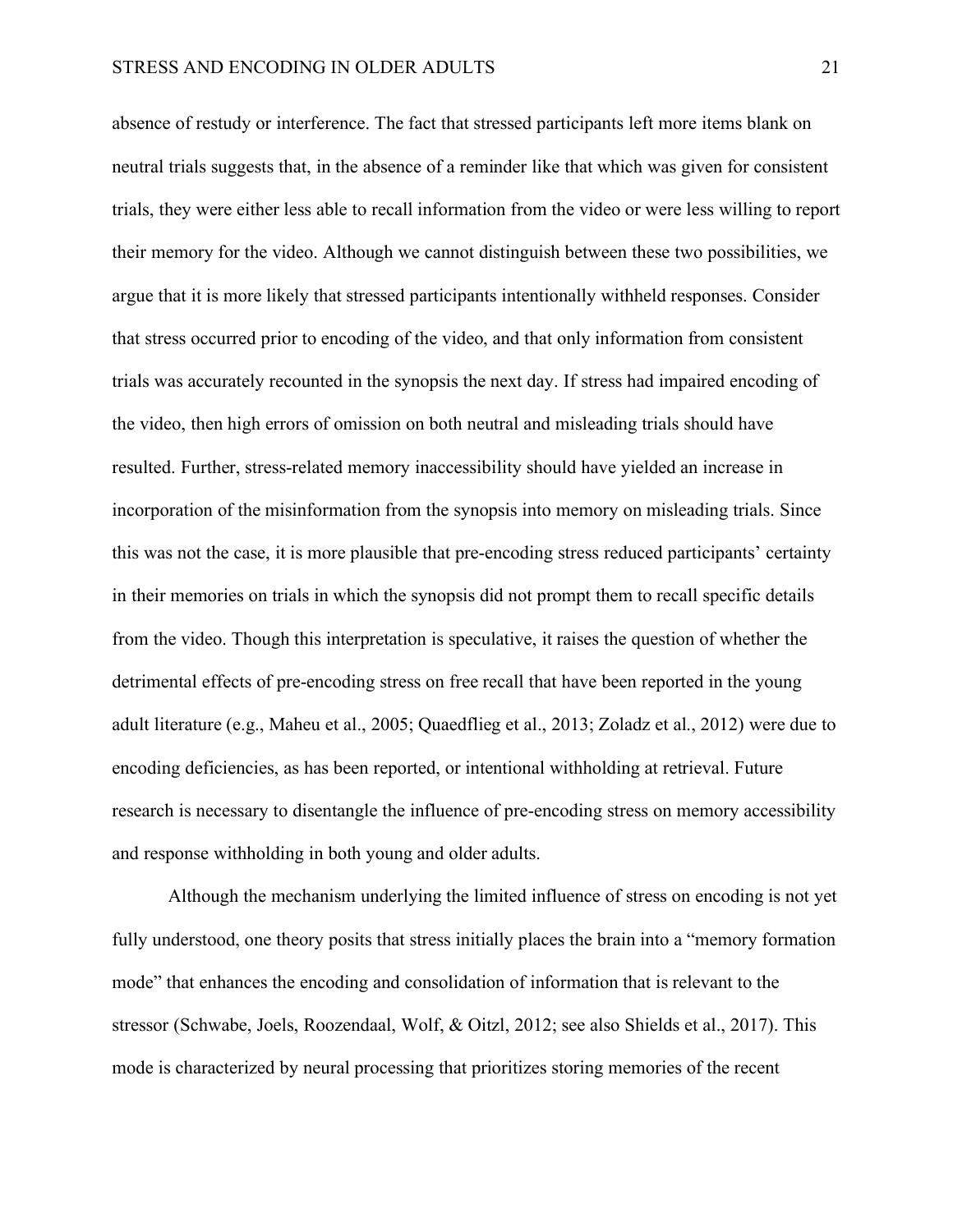#### STRESS AND ENCODING IN OLDER ADULTS 22

stressful episode, while suppressing neural pathways involved in the retrieval of irrelevant information. When stress precedes an unrelated learning event (i.e., a video of a crime), it is possible that the memory formation mode neither enhances nor impedes encoding of that event because the event is neither relevant to the stressor nor subject to the deleterious impact of stress on retrieval. An important next step in research will be to examine whether stress influences how older adults learn information that is relevant to the stressor. This would be particularly important to examine in the context of an eyewitness memory paradigm, since the source of stress (i.e., the crime) is directly relevant to the encoded event.

The results of the present study are limited by a moderate-sized sample and a lack of cortisol data for all participants. A few previous studies examining the impact of stress on cognition in older adults have reported a moderating influence of gender that resulted from differences in cortisol reactivity to stress (Almela et al., 2011; Pulopulos et al., 2015). Future researchers should make an effort to recruit large, gender-diverse older adult samples so that these effects can be examined in the context of a pre-encoding stress paradigm. The present study was also limited by a relatively short habituation phase when participants first entered the laboratory for each experimental session. Ideally, participants could relax and habituate to the lab environment for up to 90 min (Gagnon & Wagner, 2016) to ensure that cortisol levels could return to baseline prior to experimentation. That said, any cortisol-elevating events that older adults experienced prior to experimentation were likely equated across the stress and control groups through random assignment. A final limitation to note is the lack of a young adult comparison group in this experiment. A young adult group would be beneficial for validating our modified version of the TSST and for making cross-generational comparisons.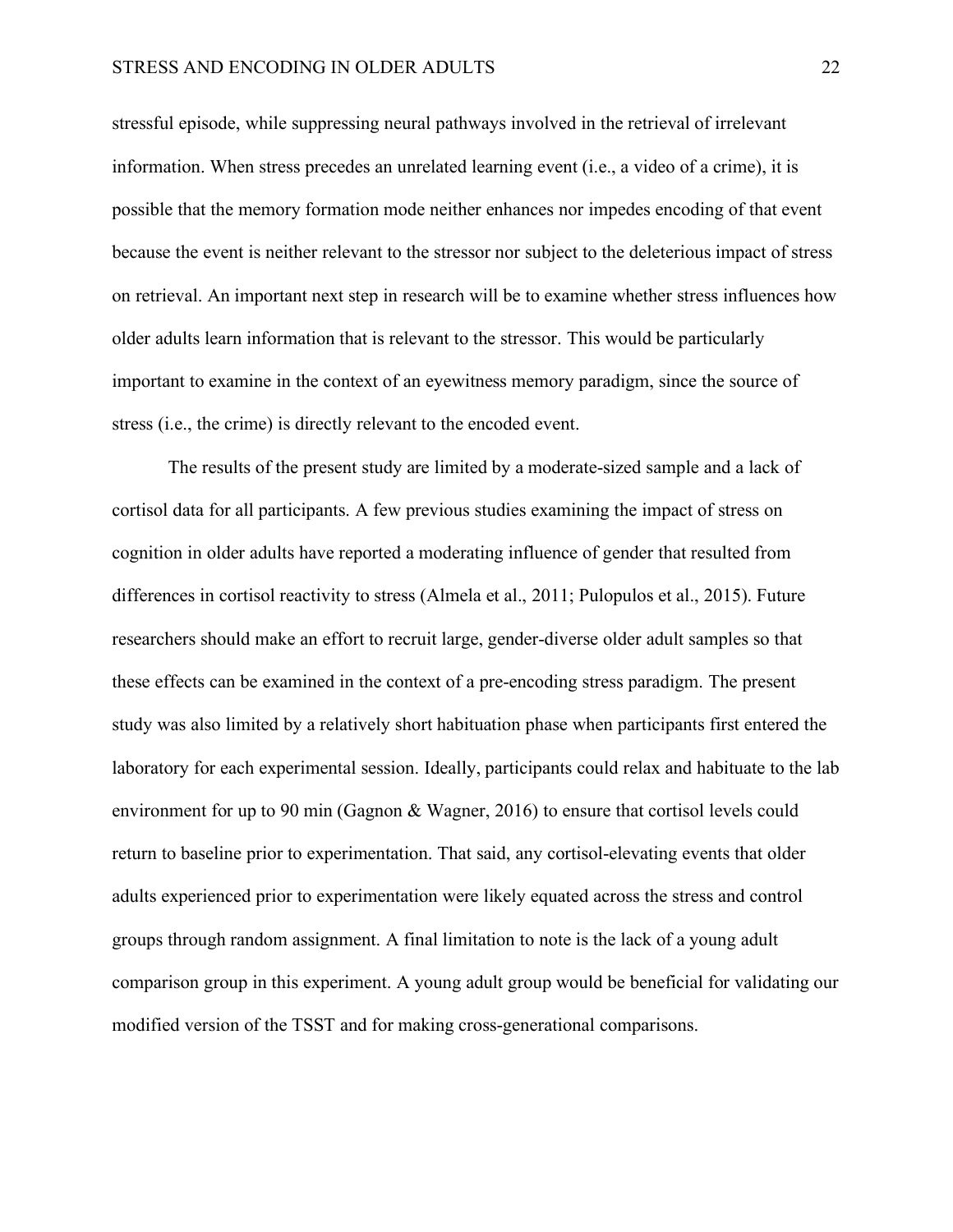In conclusion, in the first study to isolate the influence of psychological stress on the encoding of information in older adults, we found a minimal impact of stress. Pre-encoding stress did not influence memory for pictures or the typical measures of memory accuracy and production in the misinformation paradigm. However, stress may have made older adults more cautious when reporting their memories of the witnessed event. The present study examined the effects of pre-encoding stress in the context of just two paradigms. Thus, future research is necessary to establish a consensus regarding the influence of stress on encoding in older adults. Of further importance is to establish whether laboratory stressors affect encoding differently than real-world stressors, given that these forms of stress have been shown to differentially affect physiological arousal (Segerstrom & Miller, 2004). Understanding how stress and age impact our ability to learn new information is important for both advancing scientific knowledge and informing the broader public about the potential consequences of stress.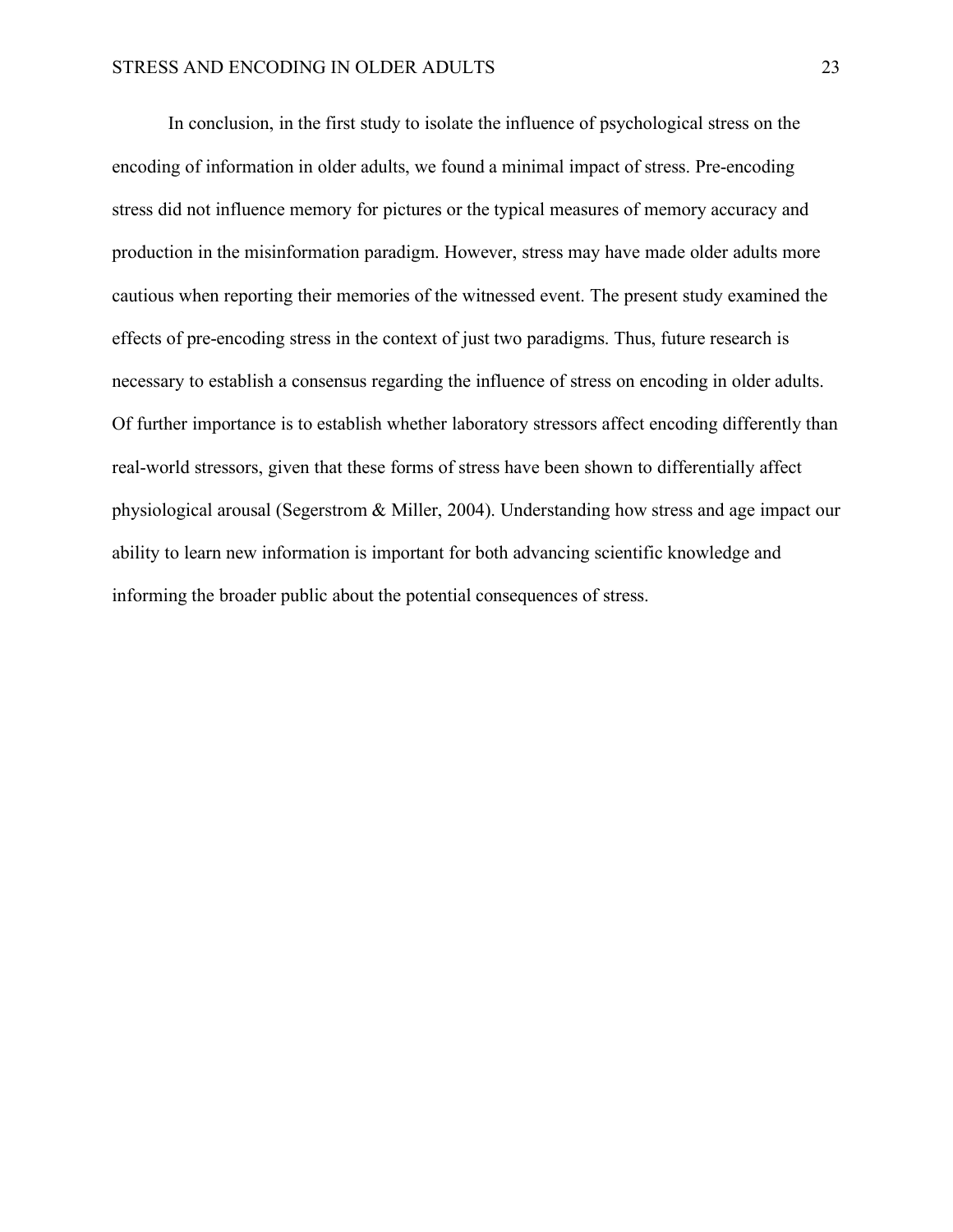#### **References**

- Almela, M., Hidalgo, V., Villada, C., Espín, L., Gómez-Amor, J., & Salvador, A. (2011). The impact of cortisol reactivity to acute stress on memory: Sex differences in middle-aged people. *Stress: The International Journal on the Biology of Stress, 14*(2), 117-127. http://dx.doi.org/10.3109/10253890.2010.514671
- Anderson, J. A. E., Campbell, K. L., Amer, T., Grady, C. L., & Hasher, L. (2014). Timing is everything: Age differences in the cognitive control network are modulated by time of day. *Psychology and Aging, 29*(3), 648-657. http://doi.org/10.1037/a0037243
- Auslander, M.V., Thomas, A. K., & Gutchess, A. H. (2017). Confidence moderates the role of control beliefs in the context of age-related changes in misinformation susceptibility. *Experimental Aging Research, 43*, 305 – 322.

http://dx.doi.org/10.1080/0361073X.2017.1298960

- Bhatnagar, M., Cintra, A., Chadi, G., Lindberg, J., Oitzi, M., De Kloet, E. R., Fuxe, K. (1997). Neurochemical changes in the hippocampus of the brown norway rat during aging. *Neurobiology of Aging, 18*(3), 319-327. http://dx.doi.org/10.1016/S0197- 4580(97)80314-4
- Bohnen, N., Houx, P., Nicolson, N., & Jolles, J. (1990). Cortisol reactivity and cognitive performance in a continuous mental task paradigm. *Biological Psychology, 31*(2), 107- 116. http://dx.doi.org/10.1016/0301-0511(90)90011-K
- Bulevich, J. B. & Thomas A. K. (2012) Retrieval effort improves memory and metamemory in the face of misinformation *Journal of Memory and Language*. 67: 45-58. http://dx.doi.org/10.1016/j.jml.2011.12.012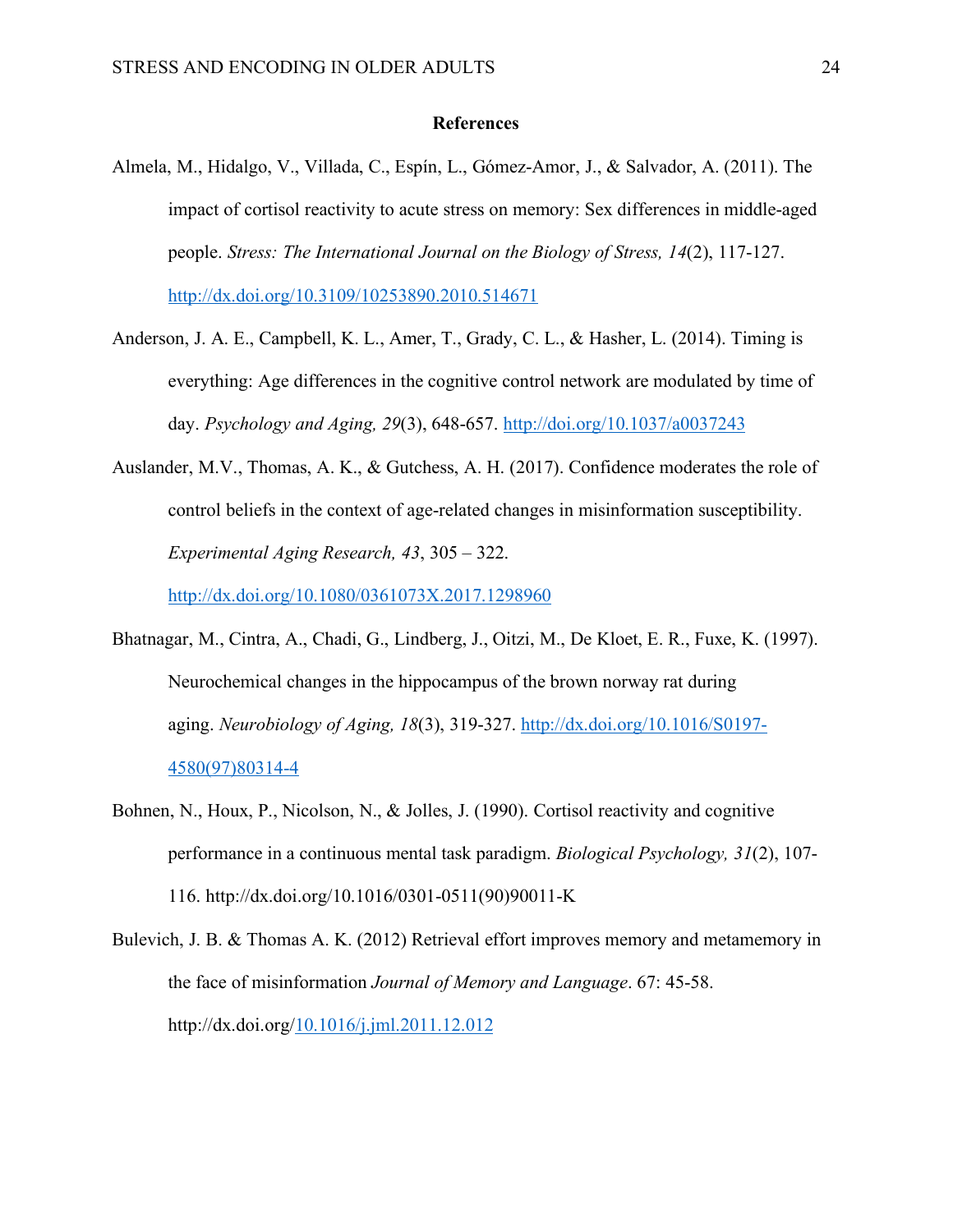Christianson, S. (1992). Emotional stress and eyewitness memory: A critical review.

*Psychological Bulletin, 112*, 284-309. https://doi.org/10.1037/0033-2909.112.2.284

Cohen, G., & Faulkner, D. (1989). Age differences in source forgetting: Effects on reality monitoring and on eyewitness testimony. *Psychology and Aging, 4(1)*, 10-17. http://dx.doi.org/10.1037/0882-7974.4.1.10

Cornelisse, S., van Stegeren, A. H., & Joëls, M. (2011). Implications of psychosocial stress on memory formation in a typical male versus female student sample. *Psychoneuroendocrinology, 36*(4), 569-578. http://dx.doi.org/10.1016/j.psyneuen.2010.09.002

- Coxon, P., & Valentine, T. (1997). The effects of the age of eyewitnesses on the accuracy and suggestibility of their testimony. *Applied Cognitive Psychology, 11(5)*, 415-430. http://dx.doi.org/10.1002/(SICI)1099-0720(199710)11:5%3C415::AID-ACP469%3E3.0.CO;2-A
- Craik, F. I. M. (1994). Memory changes in normal aging. *Current Directions in Psychological Science, 3*(5), 155-158. http://dx.doi.org/10.1111/1467-8721.ep10770653
- Diamond, D. M., Campbell, A. M., Park, C. R., Woodson, J. C., Conrad, C. D., Bachstetter, A. D., & Mervis, R. F. (2006). Influence of predator stress on the consolidation versus retrieval of long-term spatial memory and hippocampal spinogenesis. *Hippocampus, 16*, 571–576. http://dx.doi.org/10.1002/hipo.20188
- Domes, G., Heinrichs, M., Reichwald, U., & Hautzinger, M. (2002). Hypothalamic-pituitaryadrenal axis reactivity to psychological stress and memory in middle-aged women: High responders exhibit enhanced declarative memory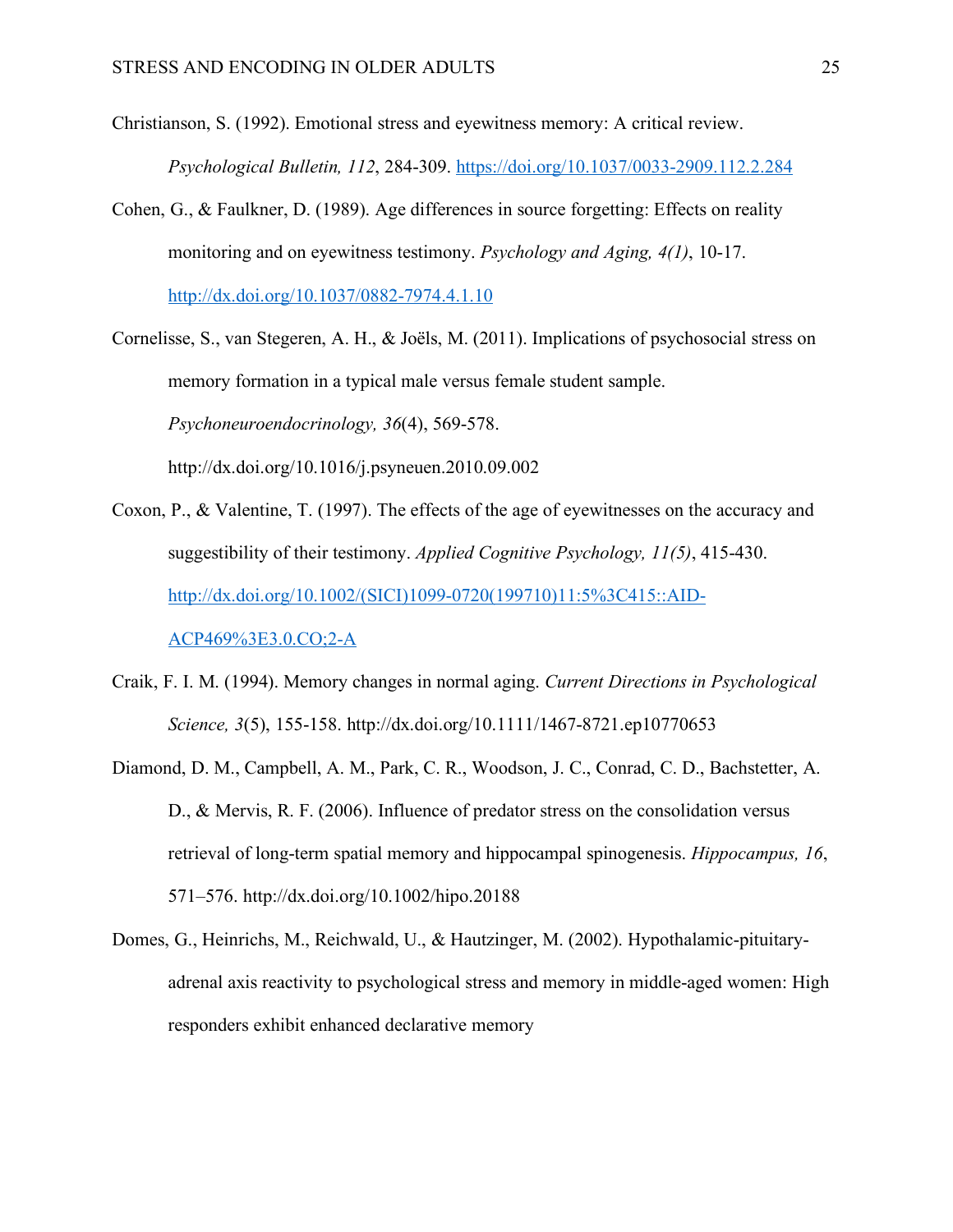performance. *Psychoneuroendocrinology, 27*(7), 843-853. http://dx.doi.org/10.1016/S0306-4530(01)00085-3

- Domes, G., Heinrichs, M., Rimmele, U., Reichwald, U., & Hautzinger, M. (2004). Acute stress impairs recognition for positive words--association with stress-induced cortisol secretion. *Stress: The International Journal on the Biology of Stress, 7*(3), 173-181. http://dx.doi.org/10.1080/10253890412331273213
- Gagnon, S. A., & Wagner, A. D. (2016). Acute stress and episodic memory retrieval: Neurobiological mechanisms and behavioral consequences. *Annals of the New York Academy of Sciences, 1369*(1), 55-75. https://doi.org/10.1111/nyas.12996
- Gärtner, M., Rohde-Liebenau, L., Grimm, S., & Bajbouj, M. (2014). Working memory-related frontal theta activity is decreased under acute stress. *Psychoneuroendocrinology, 43*, 105- 113. http://dx.doi.org/10.1016/j.psyneuen.2014.02.009
- Grös, D. F., Antony, M. M., Simms, L. J., & McCabe, R. E. (2007). Psychometric properties of the state-trait inventory for cognitive and somatic anxiety (STICSA): Comparison to the state-trait anxiety inventory (STAI). *Psychological Assessment, 19*(4), 369-381.

https://doi.org/10.1037/1040-3590.19.4.369

- Heffelfinger, A. K., & Newcomer, J. W. (2001). Glucocorticoid effects on memory function over the human life span. *Development and Psychopathology, 13*(3), 491-513. http://dx.doi.org/10.1017/S0954579401003054
- Hidalgo, V., Almela, M., Villada, C., & Salvador, A. (2014). Acute stress impairs recall after interference in older people, but not in young people. *Hormones and Behavior, 65*(3), 264-272. http://dx.doi.org/10.1016/j.yhbeh.2013.12.017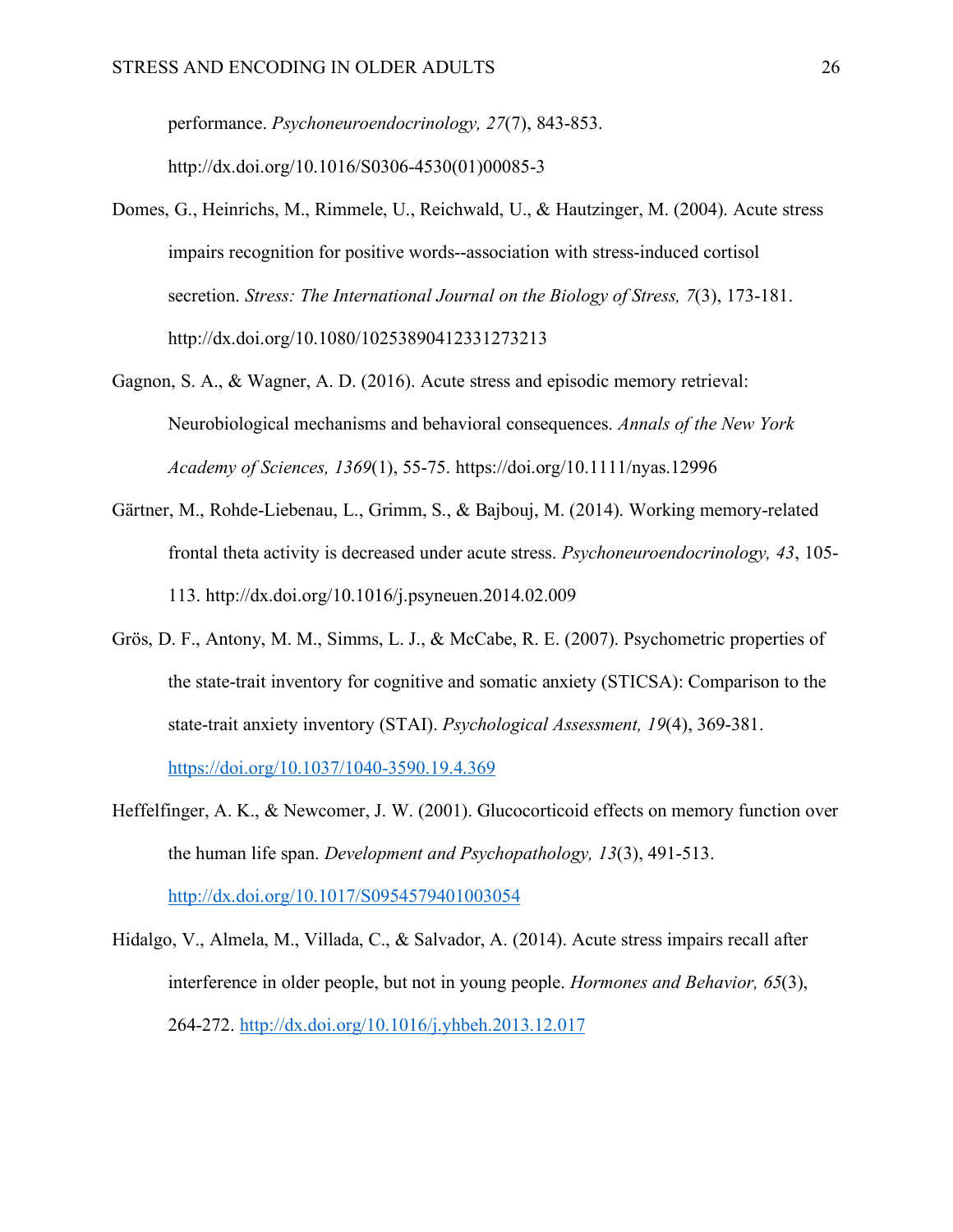Hidalgo, V., Pulopulos, M. M., Puig-Perez, S., Espin, L., Gomez-Amor, J., & Salvador, A. (2015). Acute stress affects free recall and recognition of pictures differently depending on age and sex. *Behavioral Brain Research, 292*, 393-402.

https://doi.org/10.1016/j.bbr.2015.07.011

- Hidalgo, V., Villada, C., Almela, M., Espín, L., Gómez-Amor, J., & Salvador, A. (2012). Enhancing effects of acute psychosocial stress on priming of non-declarative memory in healthy young adults. *Stress: The International Journal on the Biology of Stress, 15*(3), 329-338. http://dx.doi.org/10.3109/10253890.2011.624224
- Hoscheidt, S. M., LaBar, K. S., Ryan, L., Jacobs, W. J., & Nadel, L. (2014). Encoding negative events under stress: High subjective arousal is related to accurate emotional memory despite misinformation exposure. *Neurobiology of Learning and Memory, 112*, 237-247. http://dx.doi.org/10.1016/j.nlm.2013.09.008
- Karpel, M. E., Hoyer, W. J., & Toglia, M. P. (2001). Accuracy and qualities of real and suggested memories: Nonspecific age differences. *The Journals of Gerontology: Series B: Psychological Sciences and Social Sciences, 56B*(2), P103-P110.

http://dx.doi.org/10.1093/geronb/56.2.P103

- Kirschbaum, C., Pirke, K., & Hellhammer, D. H. (1993). The "trier social stress test": A tool for investigating psychobiological stress responses in a laboratory setting. *Neuropsychobiology, 28*(1-2), 76-81. https://doi.org/10.1159/000119004
- Kuhlmann, S., Piel, M., & Wolf, O. T. (2005). Impaired memory retrieval after psychosocial stress in healthy young men. *The Journal of Neuroscience, 25*(11), 2977-2982. https://doi.org/10.1523/JNEUROSCI.5139-04.2005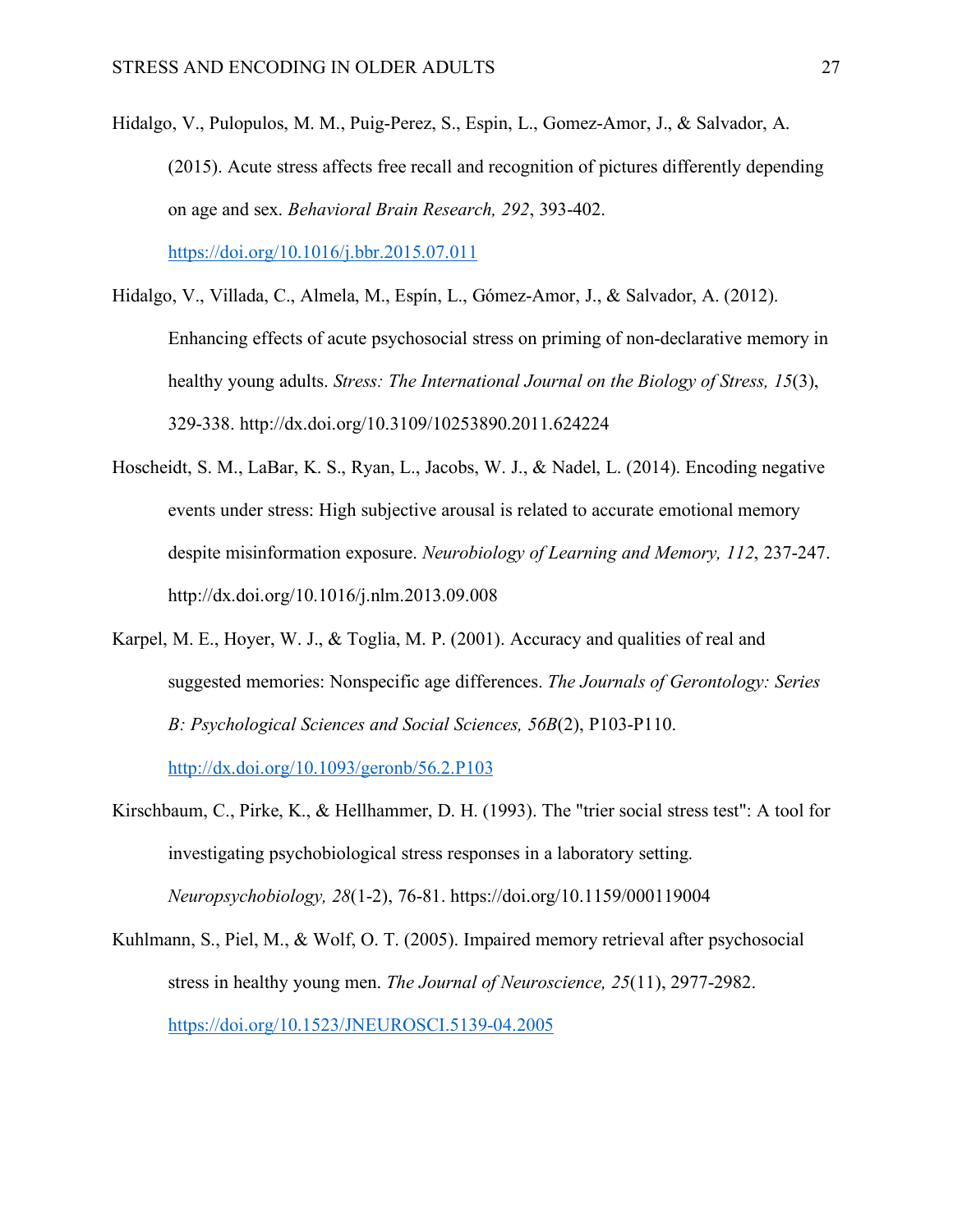- LaPaglia, J. A., & Chan, J. C. K. (2013). Testing increases suggestibility for narrative-based misinformation but reduces suggestibility for question-based misinformation. *Behavioral Sciences & the Law, 31*(5), 593-606. http://dx.doi.org/10.1002/bsl.2090
- Maheu, F. S., Collicutt, P., Kornik, R., Moszkowski, R., & Lupien, S. J. (2005). The perfect time to be stressed: A differential modulation of human memory by stress applied in the morning or in the afternoon. *Progress in Neuro-Psychopharmacology & Biological Psychiatry, 29*(8), 1281-1288. http://dx.doi.org/10.1016/j.pnpbp.2005.08.012
- Maroun, M., & Richter-Levin, G. (2003). Exposure to acute stress blocks the induction of longterm potentiation of the amygdala-prefrontal cortex pathway in vivo. *The Journal of Neuroscience, 23*, 4406–4409. http://www.ncbi.nlm.nih.gov/pubmed/12805280
- Mitchell, K. J., Johnson, M. K., & Mather, M. (2003). Source monitoring and suggestibility to misinformation: Adult age-related differences. *Applied Cognitive Psychology, 17*(1), 107- 119. http://dx.doi.org/10.1002/acp.857
- Mizoguchi, K., Ikeda, R., Shoji, H., Tanaka, Y., Maruyama, W., & Tabira, T. (2009). Aging attenuates glucocorticoid negative feedback in rat brain. *Neuroscience, 159*(1), 259-270. http://dx.doi.org/10.1016/j.neuroscience.2008.12.020
- Morris, S. B., & DeShon, R. P. (2002). Combining effect size estimates in meta-analysis with repeated measures and independent-groups designs.*Psychological Methods [PsycARTICLES], 7*(1), 105. http://dx.doi.org/10.1037/1082-989X.7.1.105
- Newcomer, J. W., Selke, G., Kelly, A. K., Paras, L., & Craft, S. (1995). Age-related differences in glucocorticoid effect on memory in human subjects. *Behavioral Neuroscience, 21*, 161. http://doi.org/10.1016/j.neurobiolaging.2006.01.010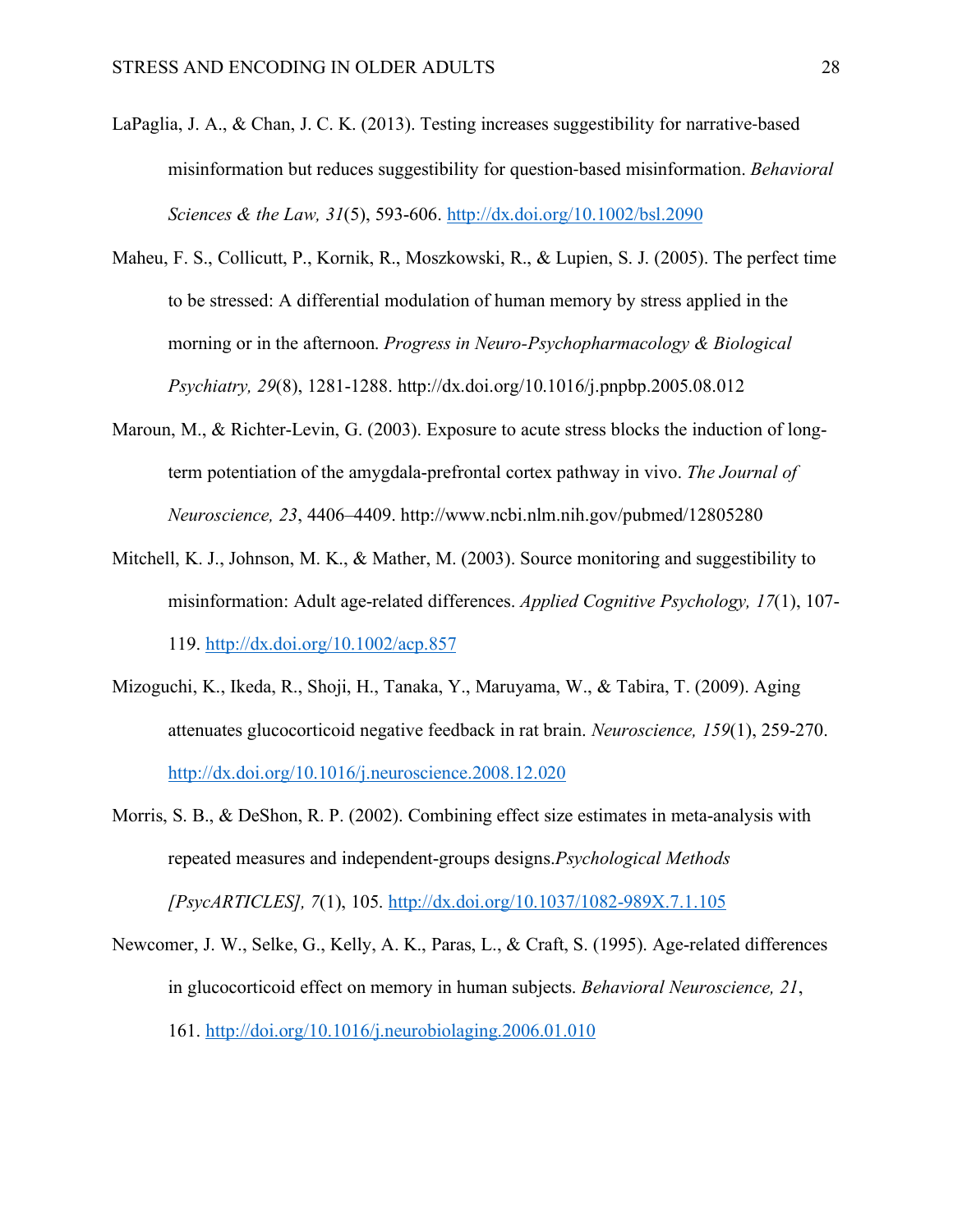- Oei, N. Y., Everaerd, W. T., Elzinga, B. M., van Well, S., & Bermond, B. (2006). Psychosocial stress impairs working memory at high loads: an association with cortisol levels and memory retrieval. *Stress, 9*(3), 133-141. https://doi.org/10.1080/10253890600965773
- Ollander, S., Godin, C., Campagne, A., & Charbonnier, S. (2016). *A comparison of wearable and stationary sensors for stress detection*. Proceedings of the 2016 IEEE International Conference on Systems, Man, and Cybernetics (SMC). Oct 9-12, 2016. Doi:10.1109/SMC.2016.7844917
- Payne, J. D., Jackson, E. D., Hoscheidt, S., Ryan, L., Jacobs, W. J., & Nadel, L. (2007). Stress administered prior to encoding impairs neutral but enhances emotional long-term episodic memories. *Learning & Memory, 14*(12), 861-868. http://dx.doi.org/10.1101/lm.743507
- Pulopulos, M. M., Almela, M., Hidalgo, V., Villada, C., Puig-Perez, S., & Salvador, A. (2013). Acute stress does not impair long-term memory retrieval in older people. *Neurobiology of Learning and Memory, 104*, 16-24. https://doi.org/10.1016/j.nlm.2013.04.010
- Pulopulos, M. M., Hidalgo, V., Almela, M., Puig-Perez, S., Villada, C., & Salvador, A. (2015). Acute stress and working memory in older people. *Stress: The International Journal on the Biology of Stress, 18*(2), 178-187. http://dx.doi.org/10.3109/10253890.2015.1004538
- Qin, S., Hermans, E. J., van Marle, Hein J. F., Luo, J., & Fernández, G. (2009). Acute psychological stress reduces working memory-related activity in the dorsolateral prefrontal cortex. *Biological Psychiatry, 66*(1), 25-32. http://dx.doi.org/10.1016/j.biopsych.2009.03.006
- Quaedflieg, C. W. E. M., Schwabe, L., Meyer, T., & Smeets, T. (2013). Time dependent effects of stress prior to encoding on event-related potentials and 24h delayed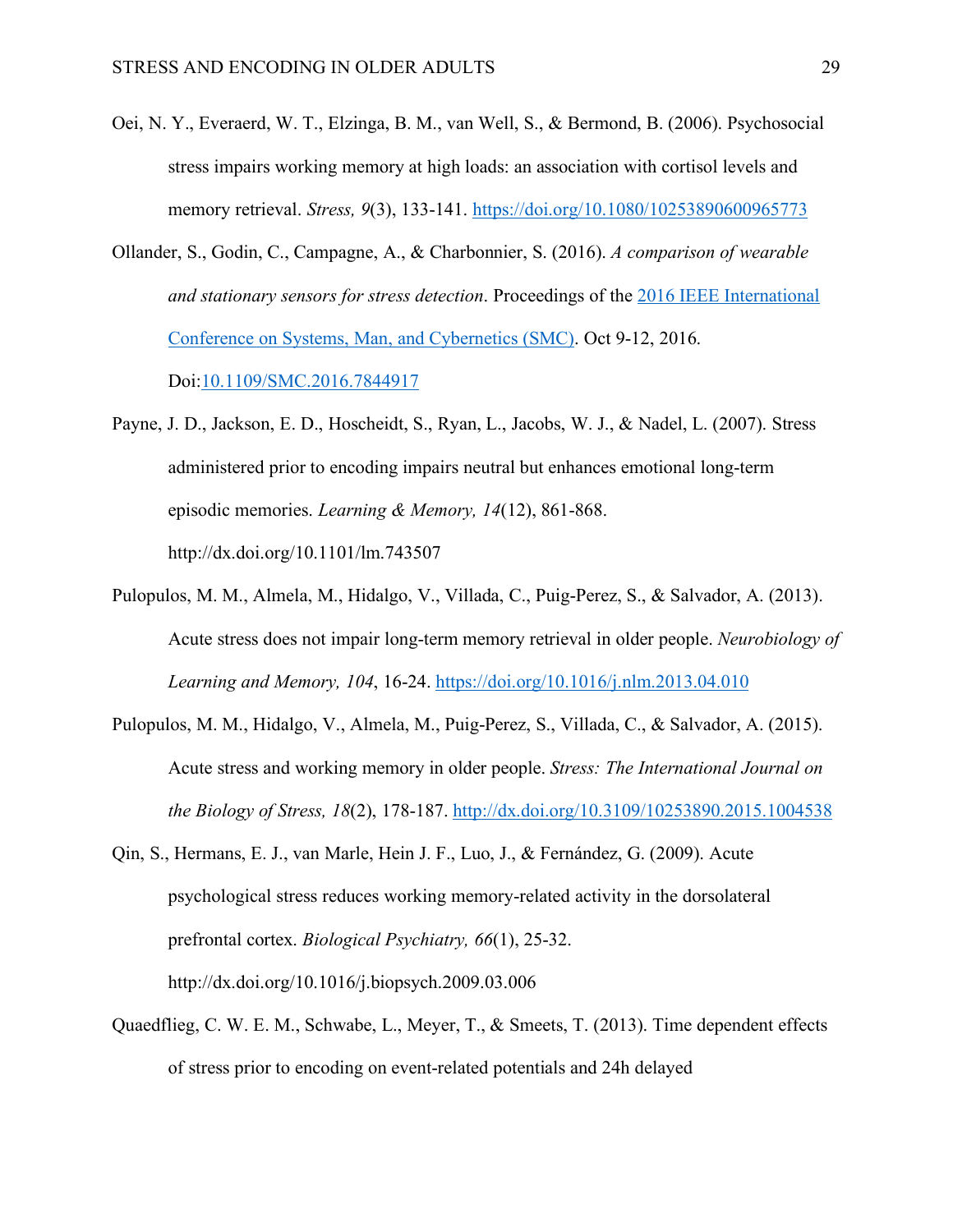retrieval. *Psychoneuroendocrinology, 38*(12), 3057-3069.

http://dx.doi.org/10.1016/j.psyneuen.2013.09.002

- Ragot, M., Martin, N., Em, S., Pallamin, N., Diverrez, J. (2018). *Emotion recognition using physiological signals: Laboratory vs. wearable sensors*. Proceedings of the AHFE 2017 International Conference on Advances in Human Factors and Wearable Technologies, July 17-21, 2017. Doi:10.1007/978-3-319-60639-2\_2
- Roediger, H. L., & Geraci, L. (2007). Aging and the misinformation effect: A neuropsychological analysis. *Journal of Experimental Psychology: Learning, Memory & Cognition, 33*, 321-334. http://dx.doi.org/10.1037/0278-7393.33.2.321
- Roozendaal, B., McEwen, B. S., & Chattarji, S. (2009). Stress, memory and the amygdala. *Nature Review Neuroscience, 10*, 423–433. http://dx.doi.org/10.1038/nrn2651
- Salimetrics, LLC. (2017). www.salimetrics.com
- Schneider, W., Eschman, A., & Zuccolotto, A. (2001). E-Prime user's guide. Pittsburgh, PA: Psychology Software Tools.
- Schwabe, L., Bohringer, A., Chatterjee, M., & Schachinger, H. (2008). Effects of pre-learning stress on memory for neutral, positive and negative words: Different roles of cortisol and autonomic arousal. *Neurobiology of Learning and Memory, 90*(1), 44-53. http://dx.doi.org/10.1016/j.nlm.2008.02.002
- Schwabe, L., Joels, M., Roozendaal, B., Wolf, O. T., & Oitzl, M. S. (2012). Stress effects on memory: an update and integration. *Neurosci Biobehav Rev, 36*(7), 1740-1749. https://doi.org/10.1016/j.neubiorev.2011.07.002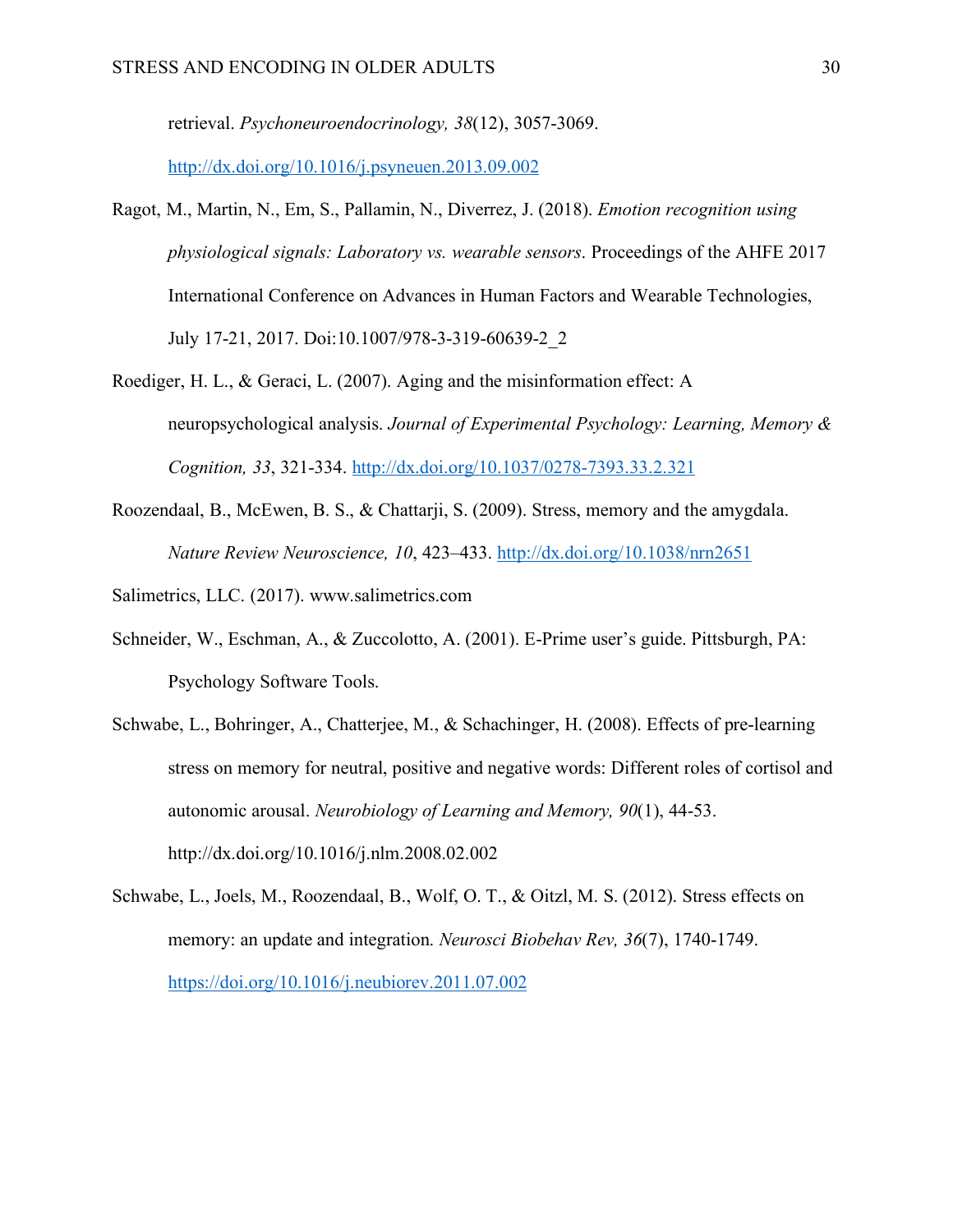- Segerstrom, S. C., & Miller, G. E. (2004). Psychological stress and the human immune system: A meta-analytic study of 30 years of inquiry. *Psychological Bulletin, 130*(4), 601-630. https://doi.org/10.1037/0033-2909.130.4.601
- Shields, G. S., Sazma, M. A., McCullough, A. M., & Yonelinas, A. P. (2017). The effects of acute stress on episodic memory: A meta-analysis and integrative review. *Psychological Bulletin, 143*(6), 636-675. https://doi.org/10.1037/bul0000100
- Shipley, W. C. (1946). *Institute of Living Scale*. Los Angeles, CA: Western Psychological Services.
- Smeets, T., Otgaar, H., Candel, I., & Wolf, O. T. (2008). True or false? memory is differentially affected by stress-induced cortisol elevations and sympathetic activity at consolidation and retrieval. *Psychoneuroendocrinology, 33*(10), 1378-1386. http://dx.doi.org/10.1016/j.psyneuen.2008.07.009
- St. Jacques, P. L., Dolcos, F., & Cabeza, R. (2009). Effects of aging on functional connectivity of the amygdala for subsequent memory of negative pictures: A network analysis of functional magnetic resonance imaging data. *Psychological Science, 20*, 74–84. http://dx.doi.org/10.1111/j.1467-9280.2008.02258.x
- Thomas, A. K., Smith, A. M., & Mazerolle, M. (in press). Age-related stereotypes influence eyewitness memory: Evidence from the misinformation paradigm. *The Journals of Gerontology: Series B: Psychological Sciences and Social Sciences.*

Weitzman, E. D., Fukushima, D., Nogeire, C., Roffwarg, H., Gallagher, T. F., & Hellman, L. (1971). Twenty-four hour pattern of the episodic secretion of cortisol in normal subjects. *The Journal of Clinical Endocrinology & Metabolism, 33*(1), 14-22. https://doi.org/10.1210/jcem-33-1-14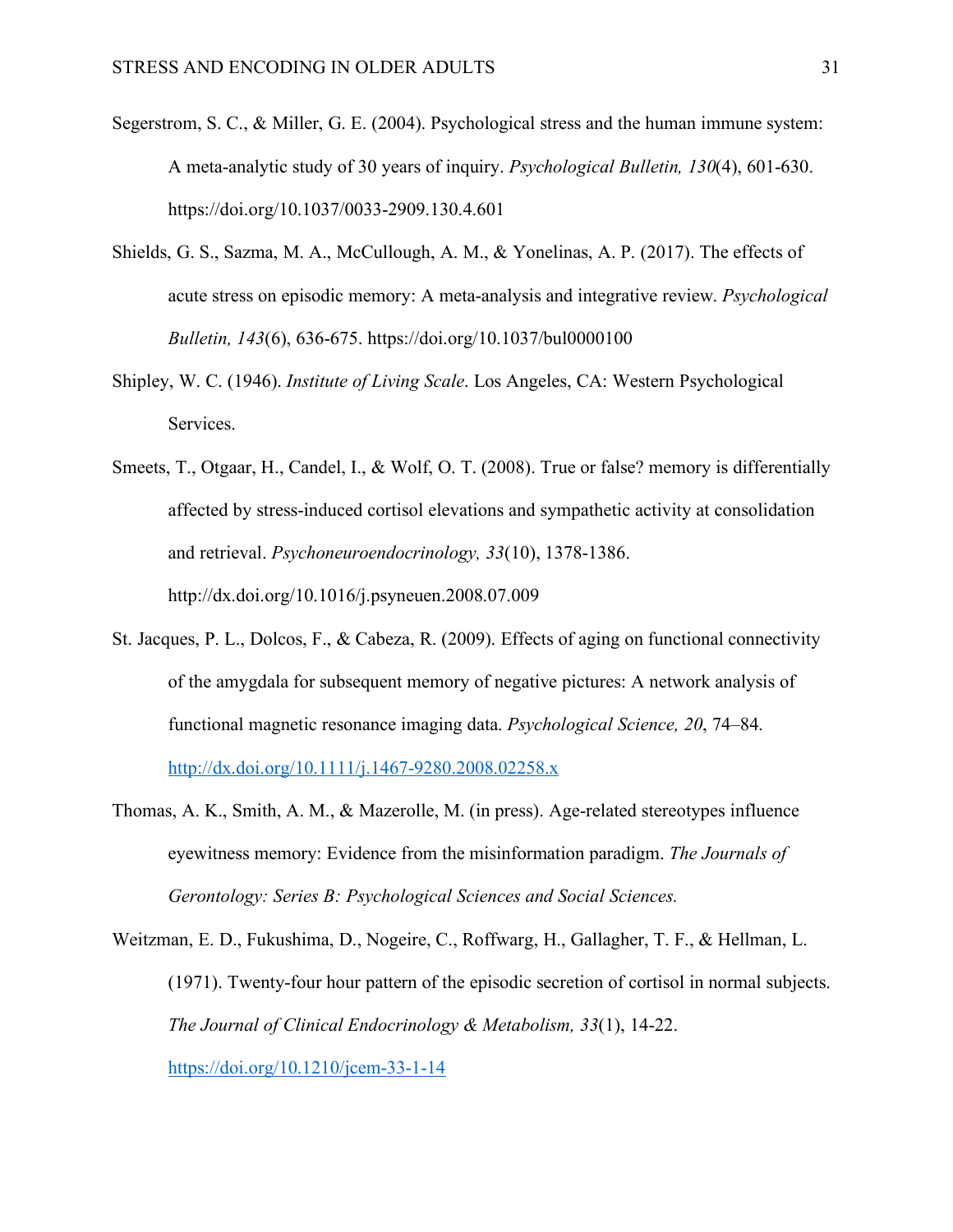- Wiemers, U. S., Sauvage, M. M., Schoofs, D., Hamacher-Dang, T., & Wolf, O. T. (2013). What we remember from a stressful episode. *Psychoneuroendocrinology, 38*(10), 2268- 2277. http://dx.doi.org/10.1016/j.psyneuen.2013.04.015
- Wolf, O. T., Kudielka, B. M., Hellhammer, D. H., Hellhammer, J., & Kirschbaum, C. (1998). Opposing effects of DHEA replacement in elderly subjects on declarative memory and attention after exposure to a laboratory stressor. *Psychoneuroendocrinology, 23*(6), 617- 629. http://dx.doi.org/10.1016/S0306-4530(98)00032-8
- Zoladz, P. R., Cadle, C. E., Dailey, A. M., Fiely, M. K., Peters, D. M., Nagle, H. E., ... Payment, K. E. (2017). Blunted cortisol response to acute pre-learning stress prevents misinformation effect in a forced confabulation paradigm. *Hormones and Behavior, 93*, 1-8. http://dx.doi.org/10.1016/j.yhbeh.2017.04.003
- Zoladz, P. R., Warnecke, A. J., Woelke, S. A., Burke, H. M., Frigo, R. M., Pisansky, J. M., . . . Talbot, J. N. (2012). Pre-learning stress that is temporally removed from acquisition exerts sex-specific effects on long-term memory. *Neurobiology of Learning and Memory, 100*, 77-87. http://dx.doi.org/10.1016/j.nlm.2012.12.012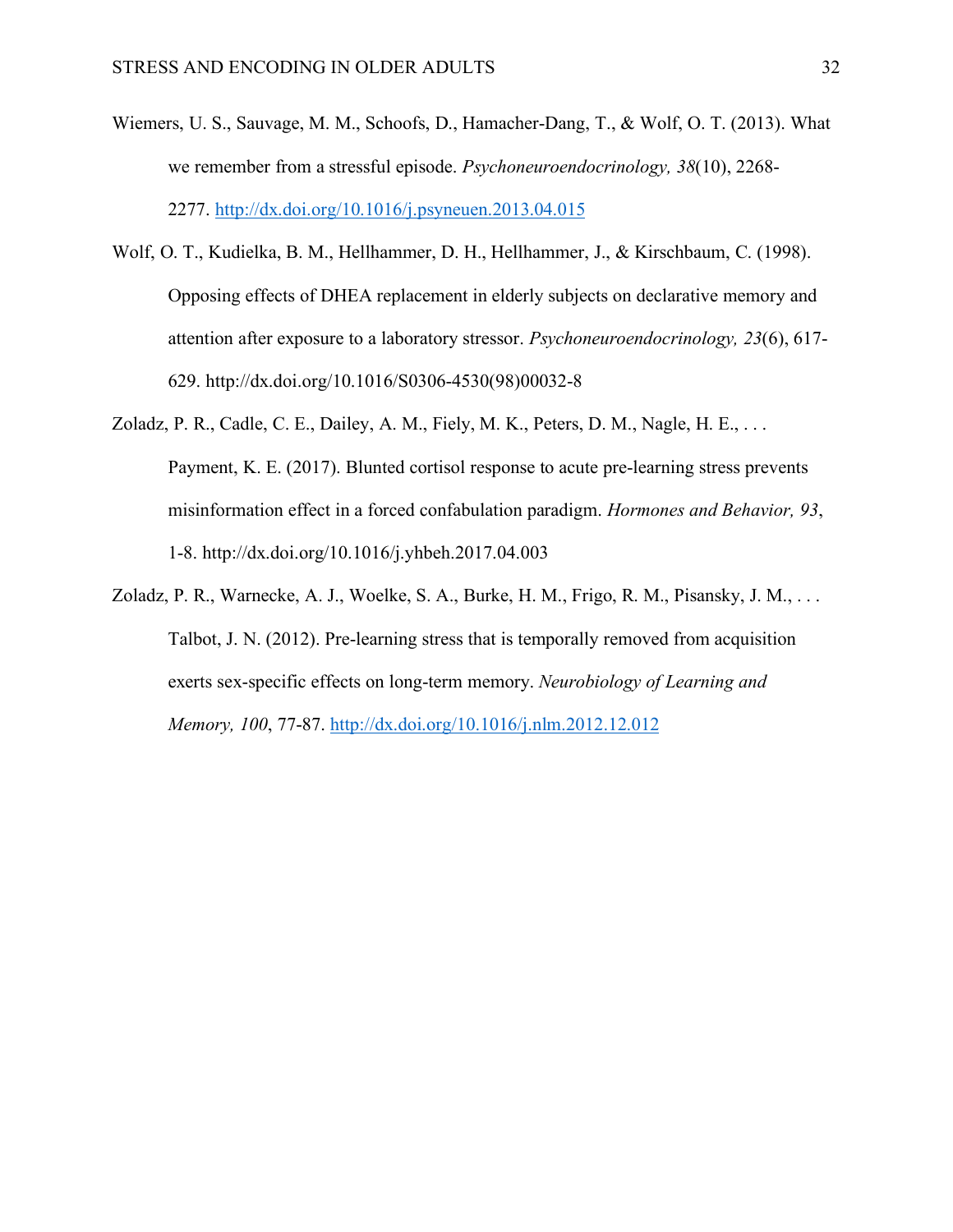# Table 1

*Average numbers of images accurately recalled on day 2. Fifteen images were learned immediately after the TSST and 15 images were learned 25 min after the TSST on day 1. Standard errors of the mean are in parentheses.*

|               | Immediately | 25 Min    |  |  |
|---------------|-------------|-----------|--|--|
|               | Post-TSST   | Post-TSST |  |  |
|               |             |           |  |  |
| Control       | 6.68(.51)   | 5.20(.70) |  |  |
| <b>Stress</b> | 6.16(.70)   | 5.68(.71) |  |  |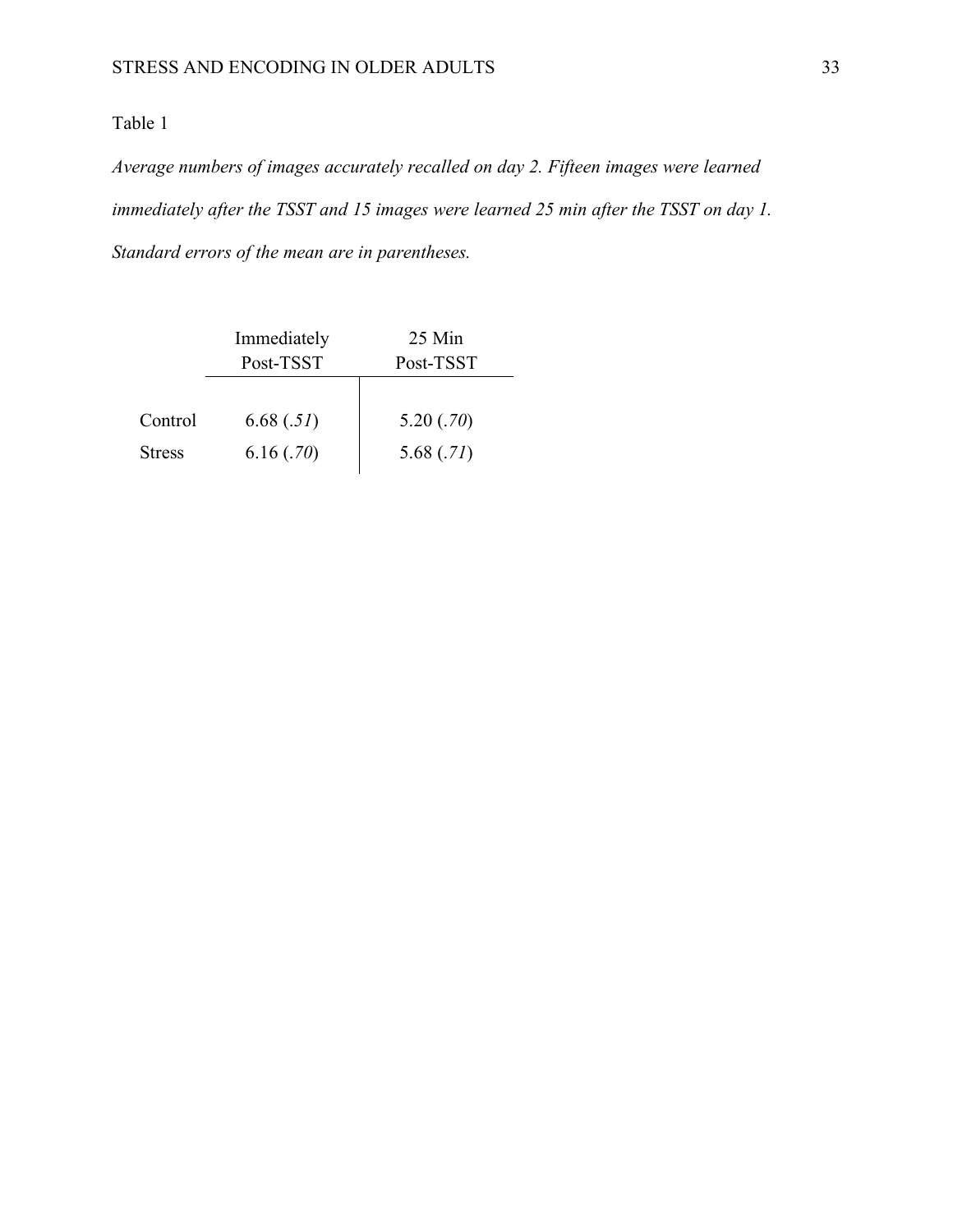## Table 2

*Average proportions of accurate responses and misinformation production on the cued recall test on day 2. Responses are organized by question type. Questions were presented in the synopsis in a manner that was consistent, neutral, or misleading with respect to the video. Standard errors of the mean are in parentheses.*

|               | Accuracy   |          |                                                  | Production |                       |             |
|---------------|------------|----------|--------------------------------------------------|------------|-----------------------|-------------|
|               | Consistent |          | Neutral Misleading Consistent Neutral Misleading |            |                       |             |
|               |            |          |                                                  |            |                       |             |
| Control       | .87(.02)   | .32(.03) | .20(.03)                                         |            | $.00(.00)$ $.11(.02)$ | .39(.04)    |
| <b>Stress</b> | .81(.04)   |          | .31 (.04) .23 (.04) .00 (.00) .12 (.03)          |            |                       | .41 $(.05)$ |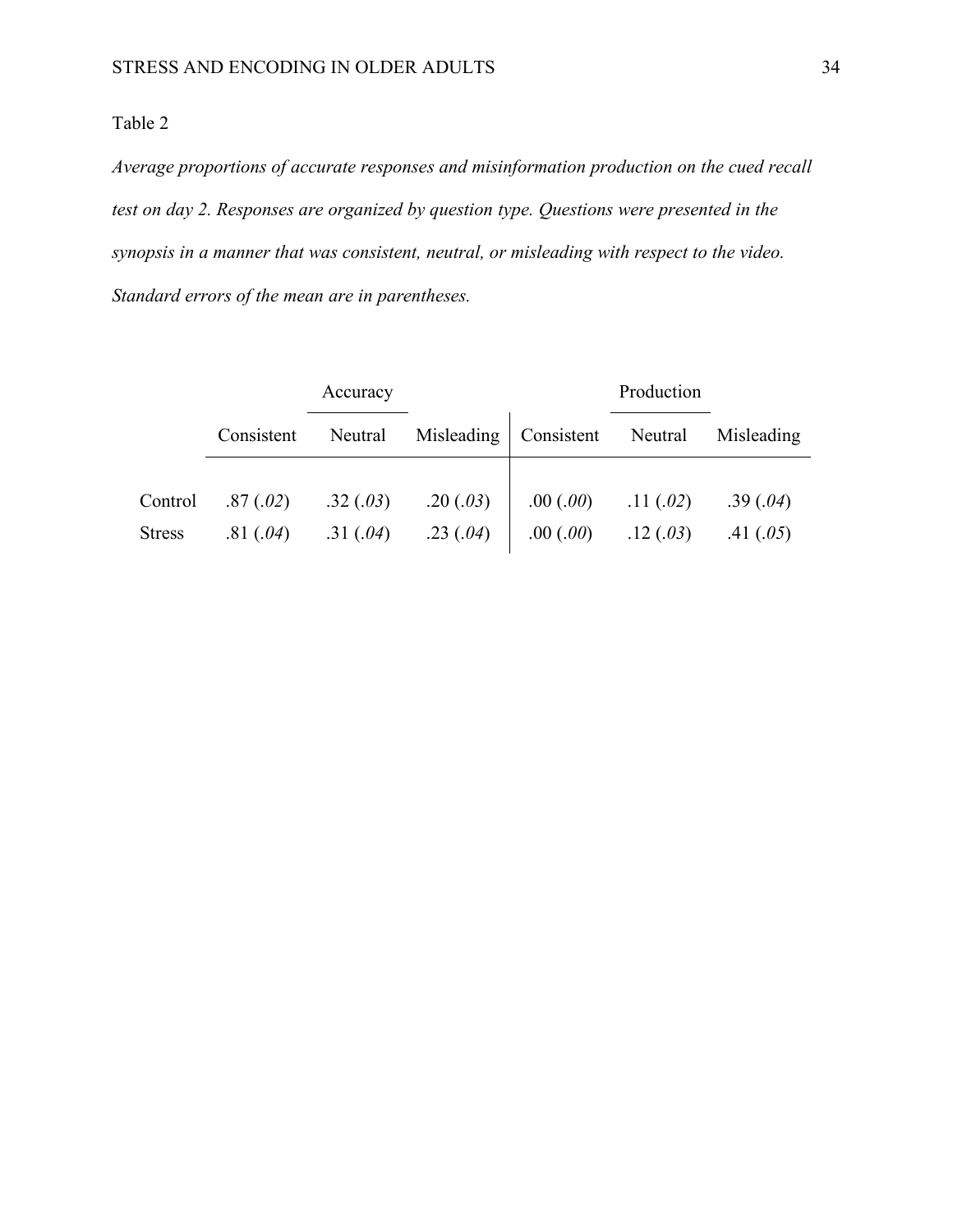

*Figure 1.* A graphic depiction of the experimental procedure. Heart rate is denoted as HR.

## $Day 1$